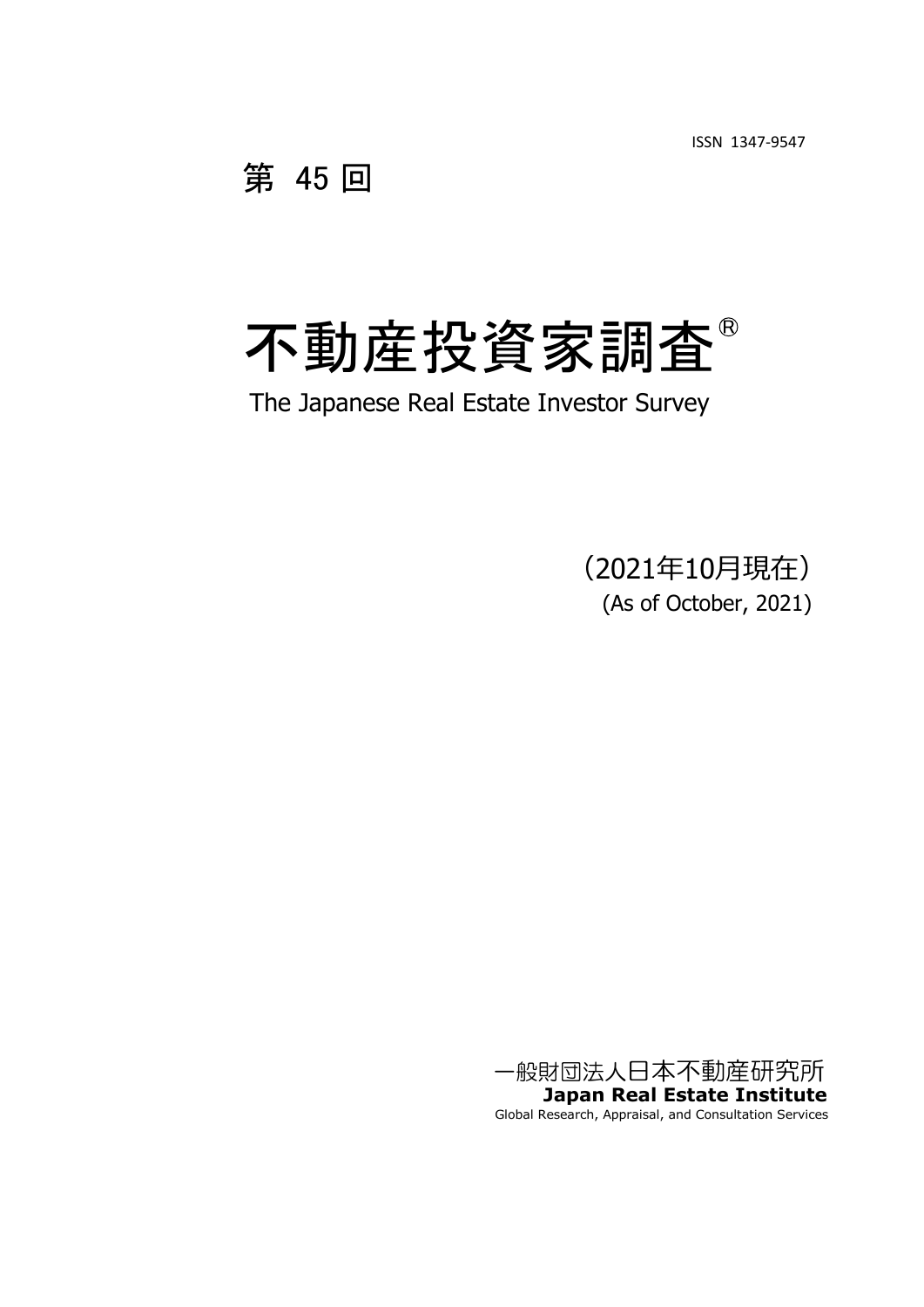|                                                    | 4 |
|----------------------------------------------------|---|
|                                                    |   |
| 想定基準ビルの期待利回り等について………………………………………………………………………………… 8 |   |
|                                                    |   |
|                                                    |   |
|                                                    |   |
|                                                    |   |
| 物流施設、倉庫の期待利回りについて……………………………………………………………………… 18    |   |
|                                                    |   |
|                                                    |   |
|                                                    |   |
|                                                    |   |
|                                                    |   |

# **CONTENTS**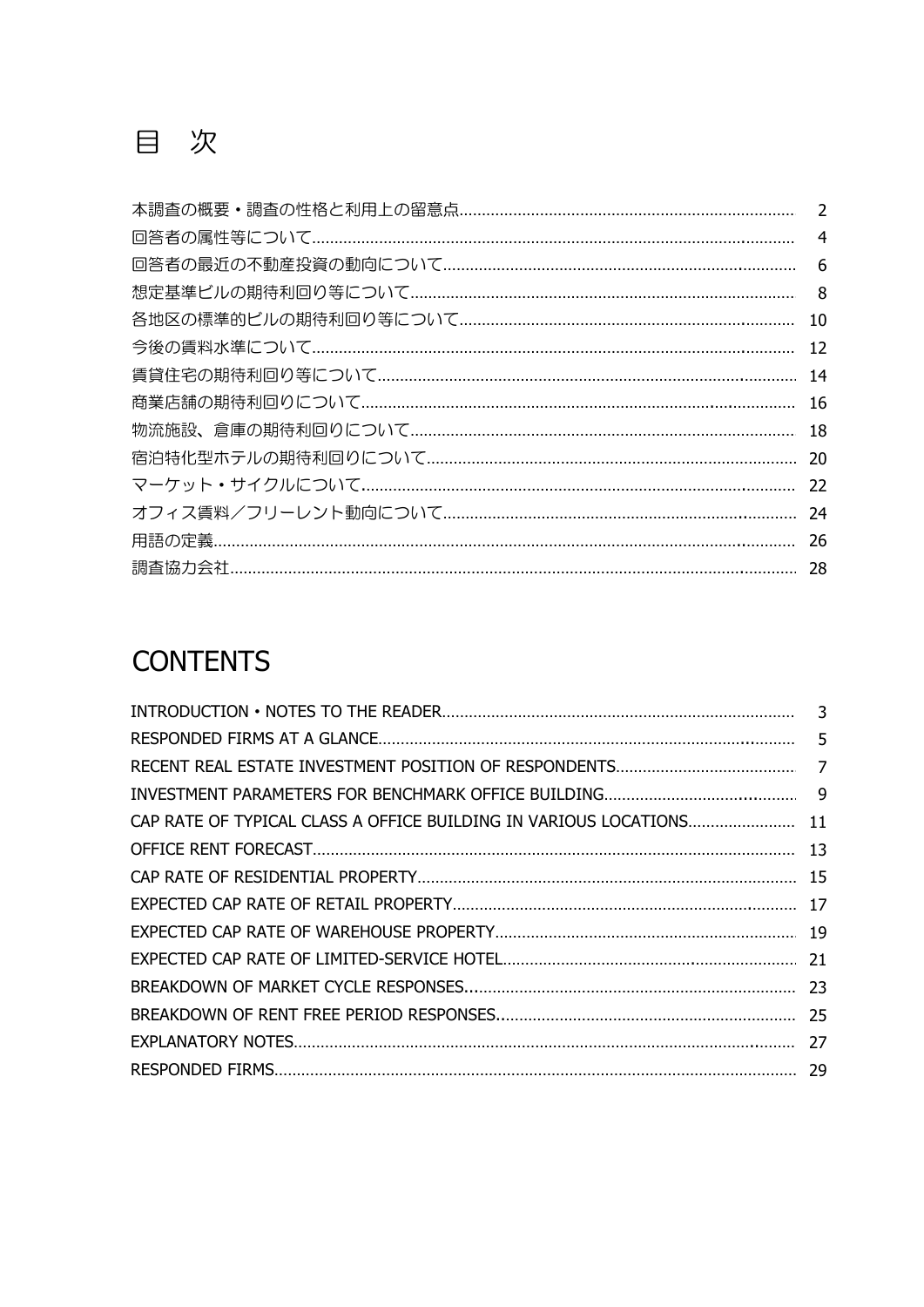# 不動産投資家調査

The Japanese Real Estate Investor Survey

**(2021年10月現在 As of October, 2021)**

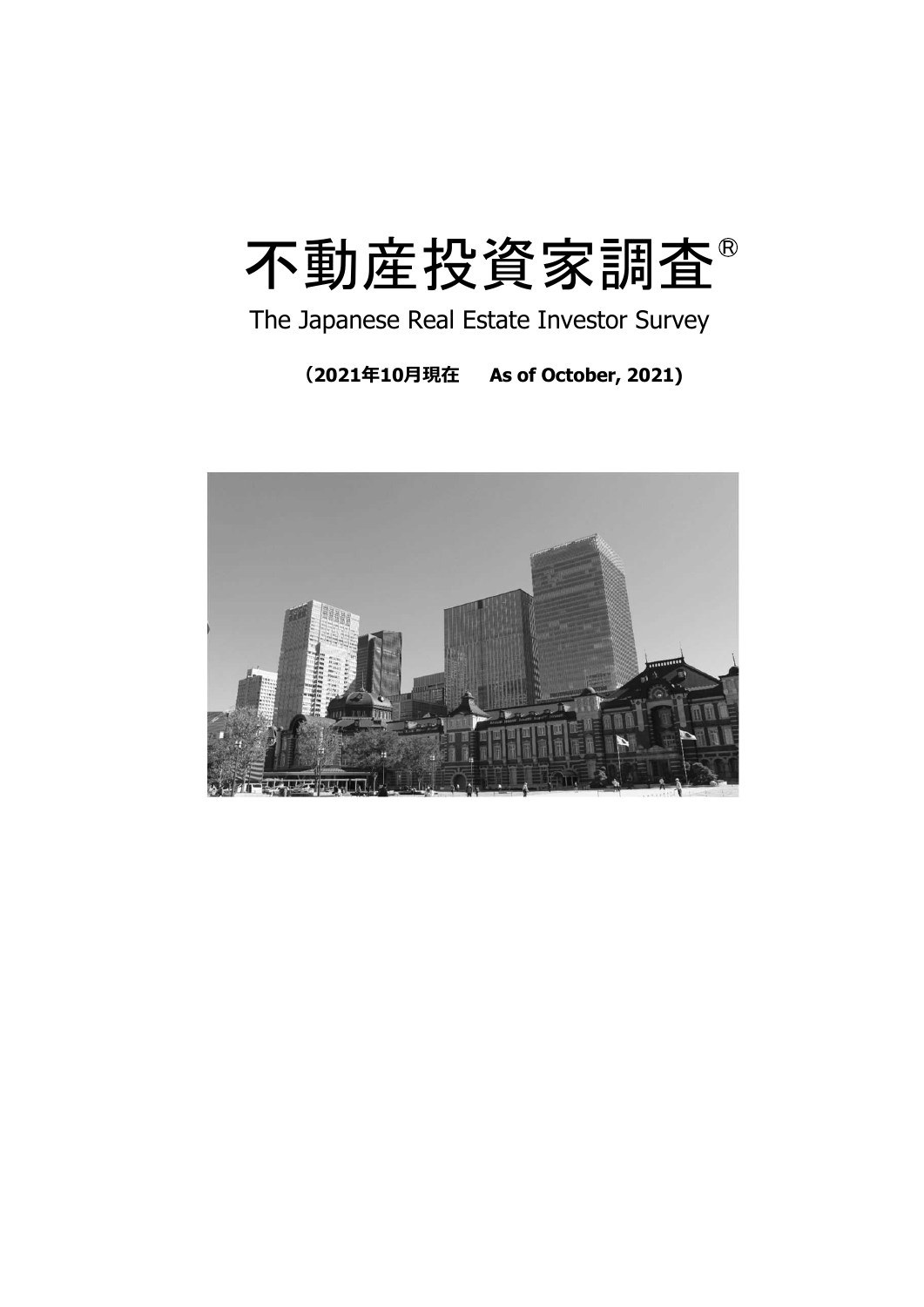#### 本調査の概要

- □ 調 査 方 法:アンケート用紙への回答記入(原則的に、電子メールまたは郵送による)。
- 口 調 査 対 象:アセット · マネージャー、アレンジャー、開発業(デベロッパー)、 保険会社(生損保)、商業銀行・レンダー、投資銀行、年金基金、不動産賃貸 など、 188社。
- □ 調 査 時 点: 2021年10月1日現在。
- □ 回 収 数:148

#### 調査の性格と利用上の留意点

- □ 集計結果の代表値として、中央値を採用している。
- □ 本調査の性格は、期待利回りを中心として投資スタンスや今後の賃料見通しなどの、投資家 等市場参加者の期待値に関する回答を集計したものであり、必ずしも実際の取引に基づいて 算出された数値をもとにしたものではない。
- □ 本調査の数値は調査時点で得られる資料をもとにしており、また不動産は個別性が非常に強 い資産であることから、個別の不動産の利回りに関して直接的な意味をもつものではない。 したがって本調査の数値から個別の不動産の利回りを求める場合、必要な補正が適切になさ れない限り、不動産評価の信頼性に疑義が生ずる恐れがある。
- □ 本冊子のすべての著作権は一般財団法人日本不動産研究所に属しており、複製・改変・翻訳 等の利用を禁じる。本冊子の全部または一部を引用・転載等して利用する場合は、事前に一 般財団法人日本不動産研究所の許諾を必要とする。また、本冊子の内容については十分に正 確を期しているが、内容の誤りや不正確に起因するいかなる損害や損失についても当研究所 は責任を負わない。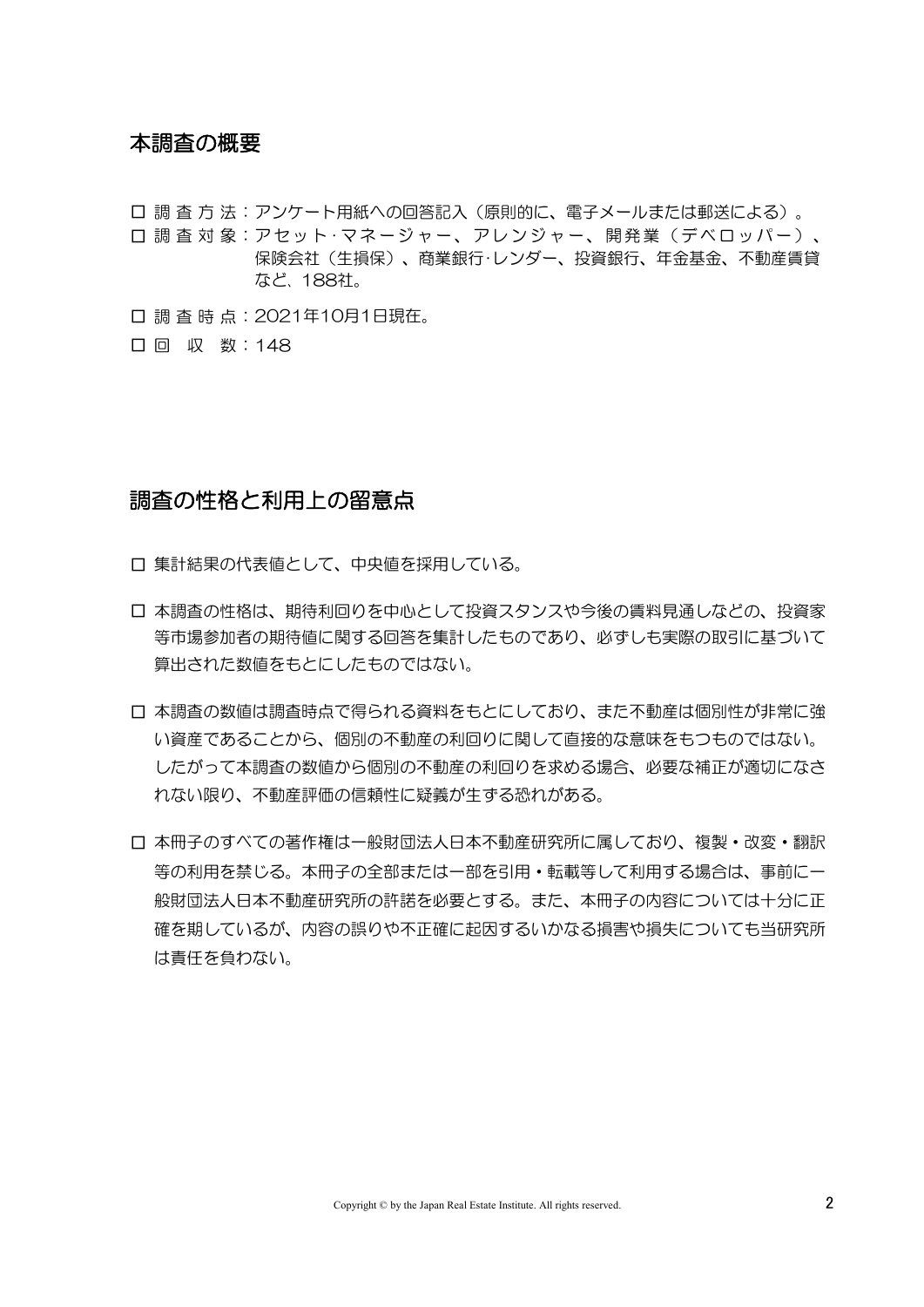## **INTRODUCTION**

- $\square$  Survey Method: Emailed or mailed questionnaire.
- □ Number of Surveyed Firms: 188. Their businesses include asset manager, securitization pension fund, and real estate leasing. developer, life insurance, commercial bank and other financial institution, investment bank,
- □ Date of Survey: October 1, 2021
- □ Number of Respondents : 148

# **NOTES TO THE READER**

- $\Box$  Unless otherwise mentioned, the numbers appeared in this report are medians.
- $\square$  Responses from real estate investors were compiled in this survey. The responses include their expected returns, investment outlook, and rental growth. This survey does not necessarily reflect numbers that were derived form actual transactions.
- $\Box$  Because reported numbers in this publication were based on available data as of the survey to reach the value of a real property. date and also because every real estate is unique, any figure in this report does not directly indicate the return of a specific real property. Therefore, a totally undependable result could be generated if any of the figures was used without necessary adjustments in order
- □ All rights reserved. No part of this booklet may be reproduced, edited, or translated. For within this report. quoting all or part of the publication, please obtain permission from the Japan Real Estate Institute in advance. While facts have been rigorously checked, we can take no responsibility for any damage or loss suffered as a result of any inadvertent inaccuracy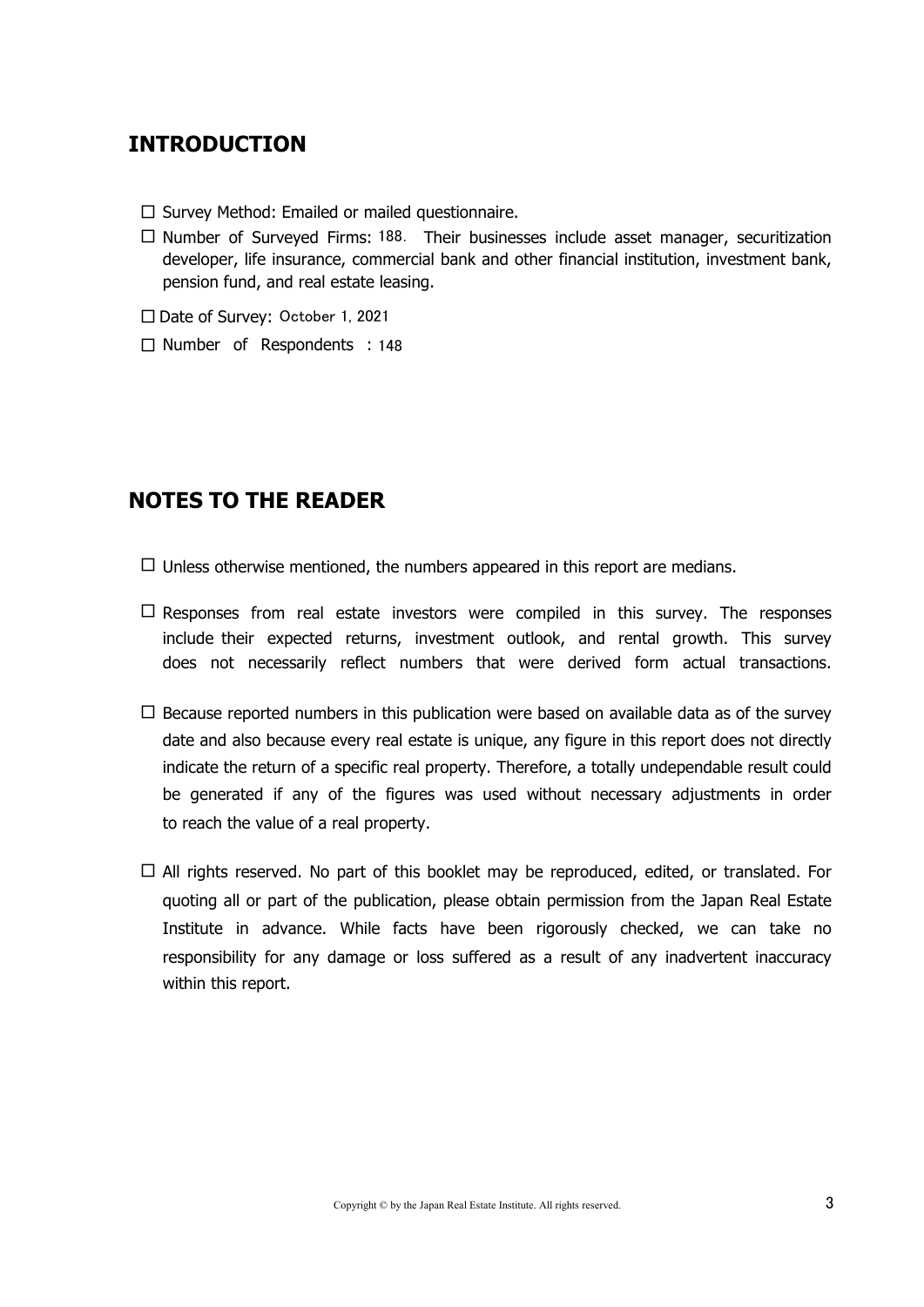# 集計結果

# 回答者の属性等について

**a.** 回答者の属性 (内訳) (回答数: 148) 63 3 26 10 20 0 0 7 19 その他 投資銀行 年金基金 ●不動産賃貸 ●開発業(デベロッパー) 保険会社(生損保) 商業銀行、レンダー アセット・マネージャー アレンジャー

| b. 不動産投資の主な資金源 (資金属性) | (回答数: 145 ) |
|-----------------------|-------------|
| ●国内資金                 | 134         |
| ●海外資金                 |             |

| c. 最も中心となる投資対象(出資形式) | (回答数: 145 ) |
|----------------------|-------------|
| ●エクイティ               | 124         |
| ∙デット                 | 21          |
|                      |             |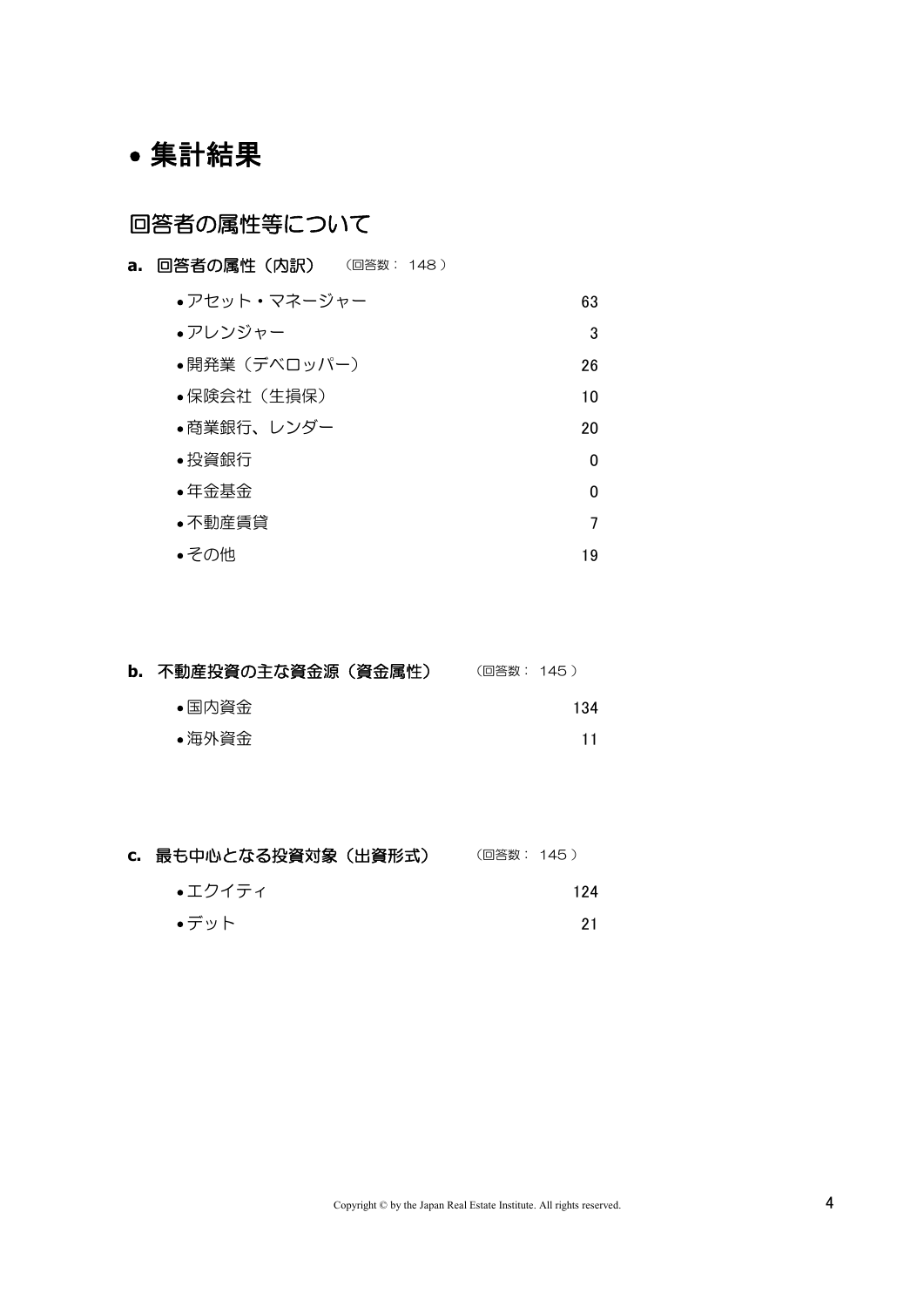# **RESULTS**

# RESPONDED FIRMS AT A GLANCE

| <b>a. Breakdown of Responded Firms</b> (No. of Respondents : | 148) |
|--------------------------------------------------------------|------|
| · Asset Manager                                              | 63   |
| · Securitization Arranger                                    | 3    |
| · Developer                                                  | 26   |
| · Life Insurance                                             | 10   |
| Commercial Bank and Other Lender                             | 20   |
| · Investment Bank                                            | O    |
| · Pension Fund                                               | O    |
| · Real Estate Leasing                                        |      |
| ∙ Other                                                      | 19   |

| <b>b. Principal Fund Source</b> | (No. of Respondents: 145) |     |  |
|---------------------------------|---------------------------|-----|--|
| • Domestic                      |                           | 134 |  |
| Offshore •                      |                           | 11  |  |

| <b>Major Investment Form</b><br>C. | (No. of Respondents: | 145) |
|------------------------------------|----------------------|------|
| • Equity                           |                      | 124  |
| • Debt                             |                      | 21   |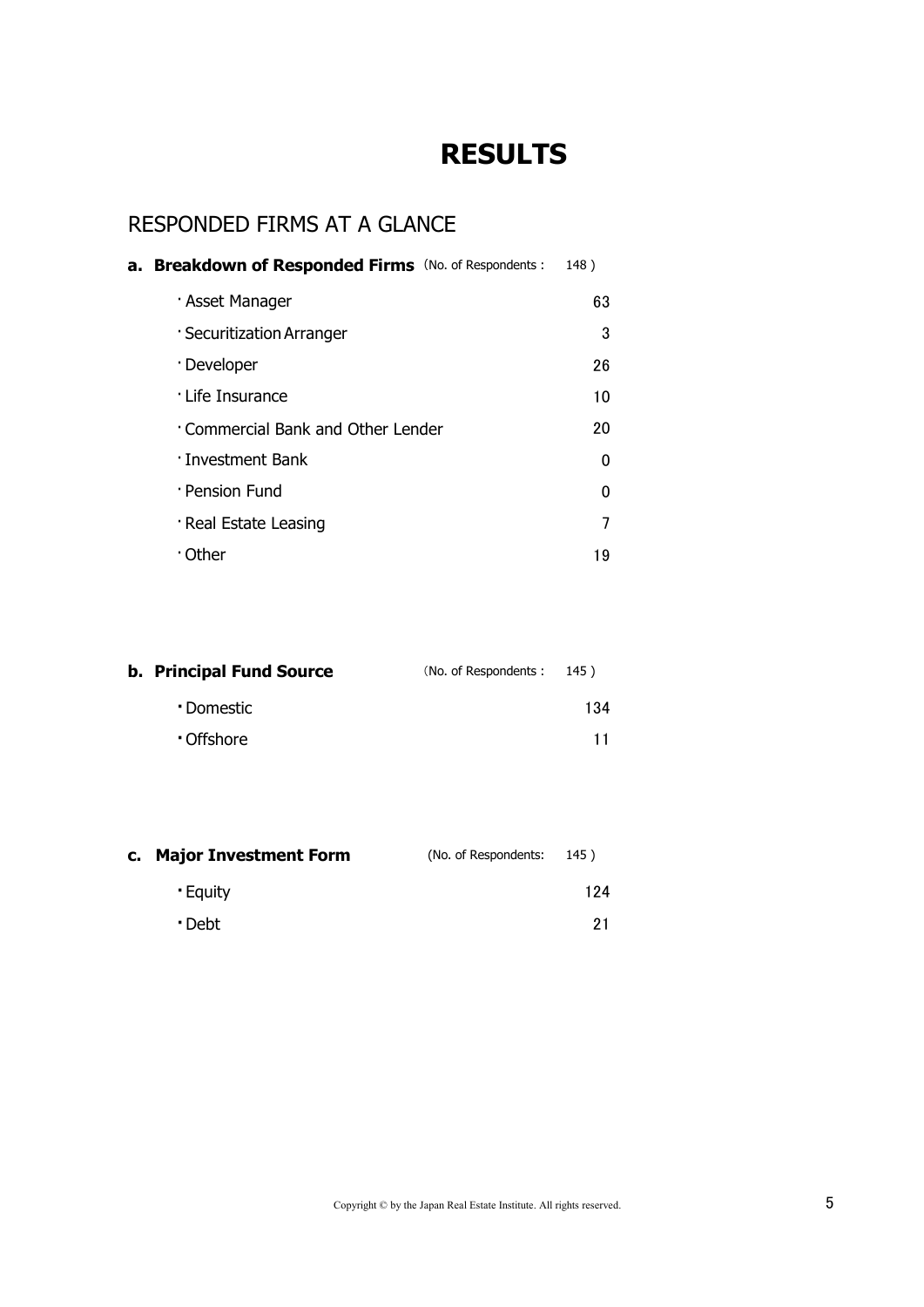## 回答者の最近の不動産投資の動向について

#### **a. 過去6ヶ月間における不動産投資への関わり(複数回答あり)**(回答数:130)

| 1. | 購入             | 106 |
|----|----------------|-----|
|    | 2. 売却          | 68  |
|    | 3. 購入・売却のアドバイス | 24  |
|    | 4. 証券化のアレンジ    | 12  |
|    | 5. その他         | 13  |

#### **b.** a.で1.を選択した場合、その対象(複数回答あり)

| • オフィスビル (Aクラス)    | 23 | ●物流施設、倉庫    | 38 |
|--------------------|----|-------------|----|
| • オフィスビル (Aクラス以外)  | 44 | ●宿泊特化型ホテル   | 5  |
| ●単身者向け賃貸住宅 (ワンルーム) | 43 | ●ゴルフ場       | 0  |
| ●ファミリー向け賃貸住宅       | 18 | ●シティホテル     | 5  |
| ●高級賃貸住宅(低層型)       | 11 | •ヘルスケア・アセット | 9  |
| •高級賃貸住宅(超高層型)      | 0  | ●底地         | 15 |
| ●都心型高級専門店          | 8  | ●その他        | 15 |
| ●郊外型ショッピングセンター     | 14 |             |    |

#### **c.** 今後1年間の不動産投資に対する考え方(複数回答あり) ( 回答数:133 )

| 1. 新規投資を積極的に行う。 | 127 |
|-----------------|-----|
| 2. 当面、新規投資を控える。 |     |
| 3. 既存所有物件を売却する。 | 25  |

#### **d.** c.で1.を選択した場合、その対象(複数回答あり)

| ●オフィスビル (Aクラス)     | 69 | ●物流施設、倉庫    | 76 |
|--------------------|----|-------------|----|
| ●オフィスビル (Aクラス以外)   | 77 | ●宿泊特化型ホテル   | 14 |
| ●単身者向け賃貸住宅 (ワンルーム) | 74 | ●ゴルフ場       |    |
| •ファミリー向け賃貸住宅       | 59 | ●シティホテル     | 9  |
| ●高級賃貸住宅(低層型)       | 20 | •ヘルスケア・アセット | 22 |
| •高級賃貸住宅(超高層型)      | 16 | ●底地         | 44 |
| ●都心型高級専門店          | 18 | ●その他        | 18 |
| ●郊外型ショッピングセンター     | 24 |             |    |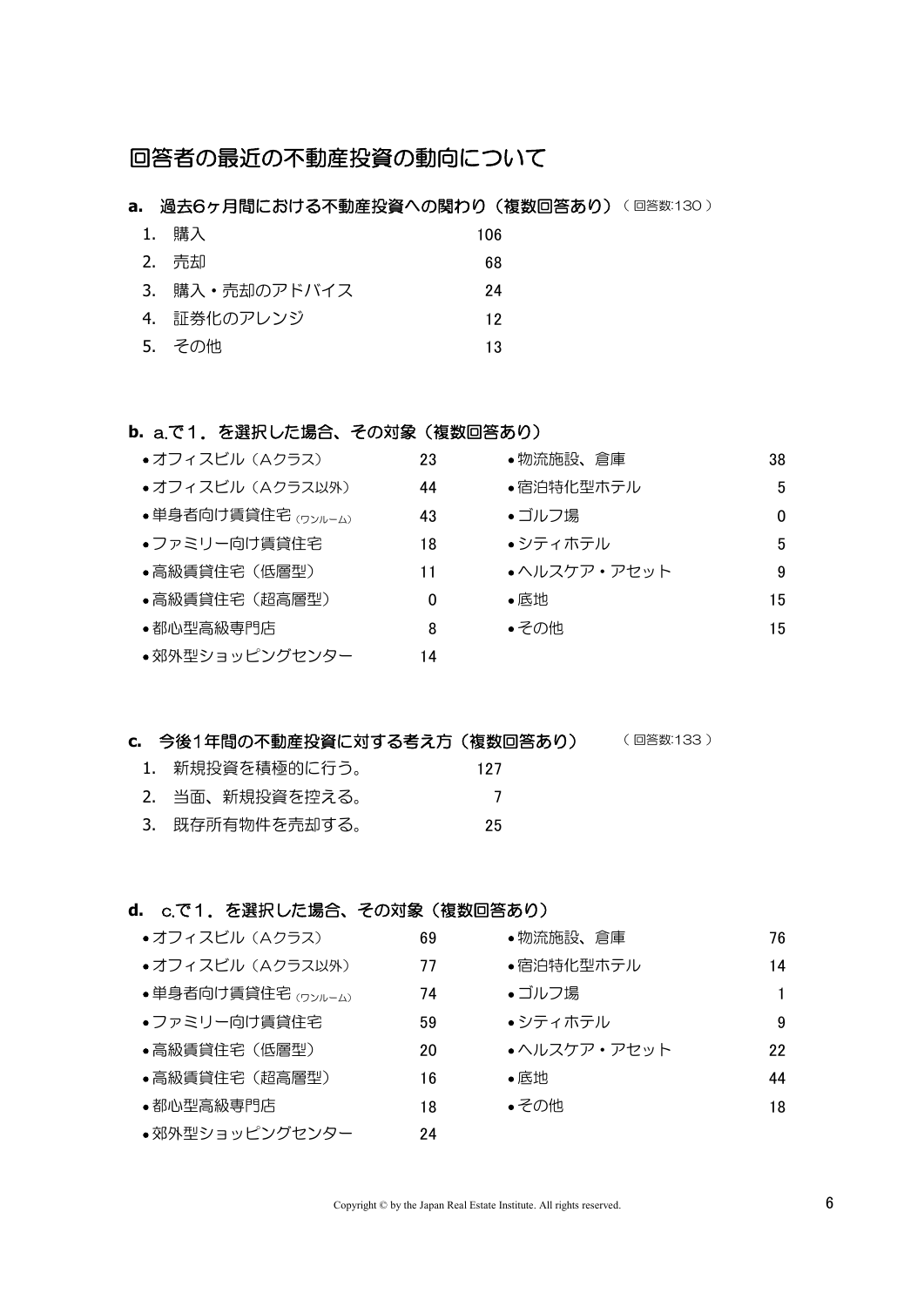#### **RECENT REAL ESTATE INVESTMENT POSITION OF RESPONDENTS**

#### **a. Involvement in Real Estate Investment in Last Six Months**

130 ) **(multiple selections allowed)** (No.of Respondents:

| 1. Acquisition                       | 106 |
|--------------------------------------|-----|
| 2. Disposition                       | 68  |
| 3. Advice on Acquisition/Disposition | 24  |
| 4. Advice on Securitization          | 12  |
| 5. Other                             | 13  |

# **b. Acquired Property in Item 1. above**

| (multiple selections allowed) |  |  |  |  |
|-------------------------------|--|--|--|--|
|-------------------------------|--|--|--|--|

| Class A Office Building<br>$\bullet$     | 23 | • Warehouse/Distribution Center          | 38  |
|------------------------------------------|----|------------------------------------------|-----|
| Non-Class A Office Building<br>$\bullet$ | 44 | Limited-Service Hotel<br>$\bullet$       | 5   |
| Standard Multifamily (studio only)       | 43 | Golf Course<br>$\bullet$                 | 0   |
| Standard Multifamily (non-studio)        | 18 | • Luxury Hotel                           | 5   |
| • High-End Multifamily (low-rise)        | 11 | • Health Care Asset                      | 9   |
| High-End Multifamily (high-rise)         | 0  | Leased Fee Interest in Land<br>$\bullet$ | 15  |
| Downtown Retail Property<br>$\bullet$    | 8  | Other<br>$\bullet$                       | 15. |
| Suburban Shopping Center                 | 14 |                                          |     |

#### **c. Anticipated Real Estate Investment Activity in Next 12 Months**

| (multiple selections allowed) (No. of Respondents: 133) |     |
|---------------------------------------------------------|-----|
| 1. Plan to look for new investment opportunities        | 127 |
| 2. No plan for new investment                           |     |

**d. Property Type of Possible Investment in Item 1. above**

3. Plan to sell some holdings 25

# • Class A Office Building **69** • Non-Class A Office Building 77 • Standard Multifamily (studio only) 74 • Standard Multifamily (non-studio) 59  $\bullet$  High-End Multifamily (low-rise) 20  $\bullet$  High-End Multifamily (high-rise)  $16$ • Downtown Retail Property **18** • Suburban Shopping Center 24 **(multiple selections allowed)**

| Warehouse/Distribution Center       | 76 |
|-------------------------------------|----|
| I imited-Service Hotel<br>$\bullet$ | 14 |
| Golf Course<br>$\bullet$            | 1  |
| Luxury Hotel<br>$\bullet$           | 9  |
| <b>Health Care Asset</b>            | 22 |
| Leased Fee Interest in Land         | 44 |
| Other                               | 18 |
|                                     |    |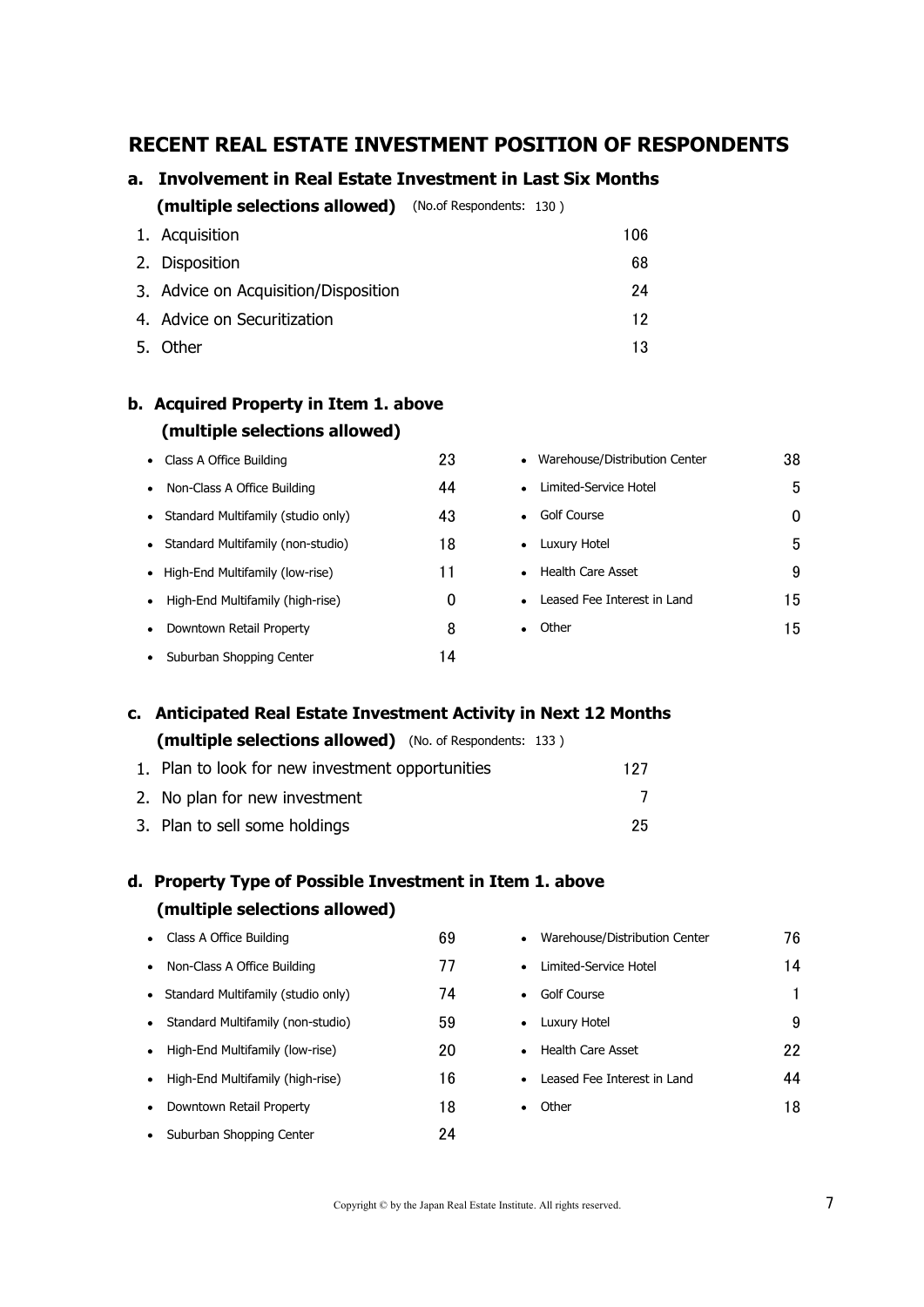# 想定基準ビルの期待利回り等について (回答数: 120 )

#### 下記条件のAクラスビルに投資する場合

| 立地条件             | 東京都千代田区丸の内、大手町地区 設備水準 |      | フリーアクセス床、ゾーン空調  |
|------------------|-----------------------|------|-----------------|
| 交通アクセス           | 最寄り駅より徒歩5分以内          | 使用管理 | セキュリティシステム      |
| 築年数              | 築5年未満                 | 賃貸状況 | マルチテナント (10社以上) |
| 建物規模             | 延床面積50,000m以上         | 賃料水準 | 市場賃料並み          |
| 基準階貸室面積 1,500m以上 |                       | 賃貸契約 | 普通借家契約          |
| 天井高              | 2,800mm以上             | 所有形態 | 完全所有            |

| a. 期待利回り                     | 3.4%                   | (平均 3.3%  最頻 3.5%) |          |
|------------------------------|------------------------|--------------------|----------|
| b. 想定投資期間                    | 7年                     | (平均 10.0年 最頻 5年)   |          |
| c. 内部収益率 (IRR) (レバレッジなし)     | 4.0%                   | (平均 3.9%           | 最頻 4.0%) |
| d. 売却時の取引利回り (投資期間終了時)       | $\overline{2}$<br>3.2% | (平均 3.2% 最頻 3.0%)  |          |
|                              |                        |                    |          |
| e. リスク・プレミアム (10年国債の利回りに対して) | 3.0%                   | (平均 2.8%           | 最頻 3.0%) |
|                              | 60%<br>(借り入れの割合)       | (平均 55%            | 最頻 60%)  |
| f. 想定借り入れの割合と借り入れ金利          | 0.9%<br>(借り入れ金利)       | (平均 0.9%           | 最頻 1.0%) |
|                              |                        |                    |          |
|                              |                        |                    |          |

| 류리 | 現在<br>Jiv  | 2.9% | $0\%$<br>最旗 |
|----|------------|------|-------------|
| lg | $11.5 - 4$ | 3.0% | .0%         |
|    | J.v        | ーニー  | 最媚          |

| 1.全回答の単純集計結果です。              |
|------------------------------|
| ■「想定投資期間5年」の内部収益率(レバレッジなし)   |
| 回答数:38 / 内部収益率:4.0%          |
| ■ 「相中也次期門」の生」の中如同分娩 (しびしゅぎた) |

- ■「想定投資期間10年」の内部収益率(レバレッジなし) 回答数:29 / 内部収益率:3.5%
- 2.全回答の単純集計結果です。
- ■「想定投資期間5年」の売却時の取引利回り 回答数:40 / 売却時の取引利回り:3.2%
- ■「想定投資期間10年」の内部収益率 回答数:34 / 売却時の取引利回り:3.0%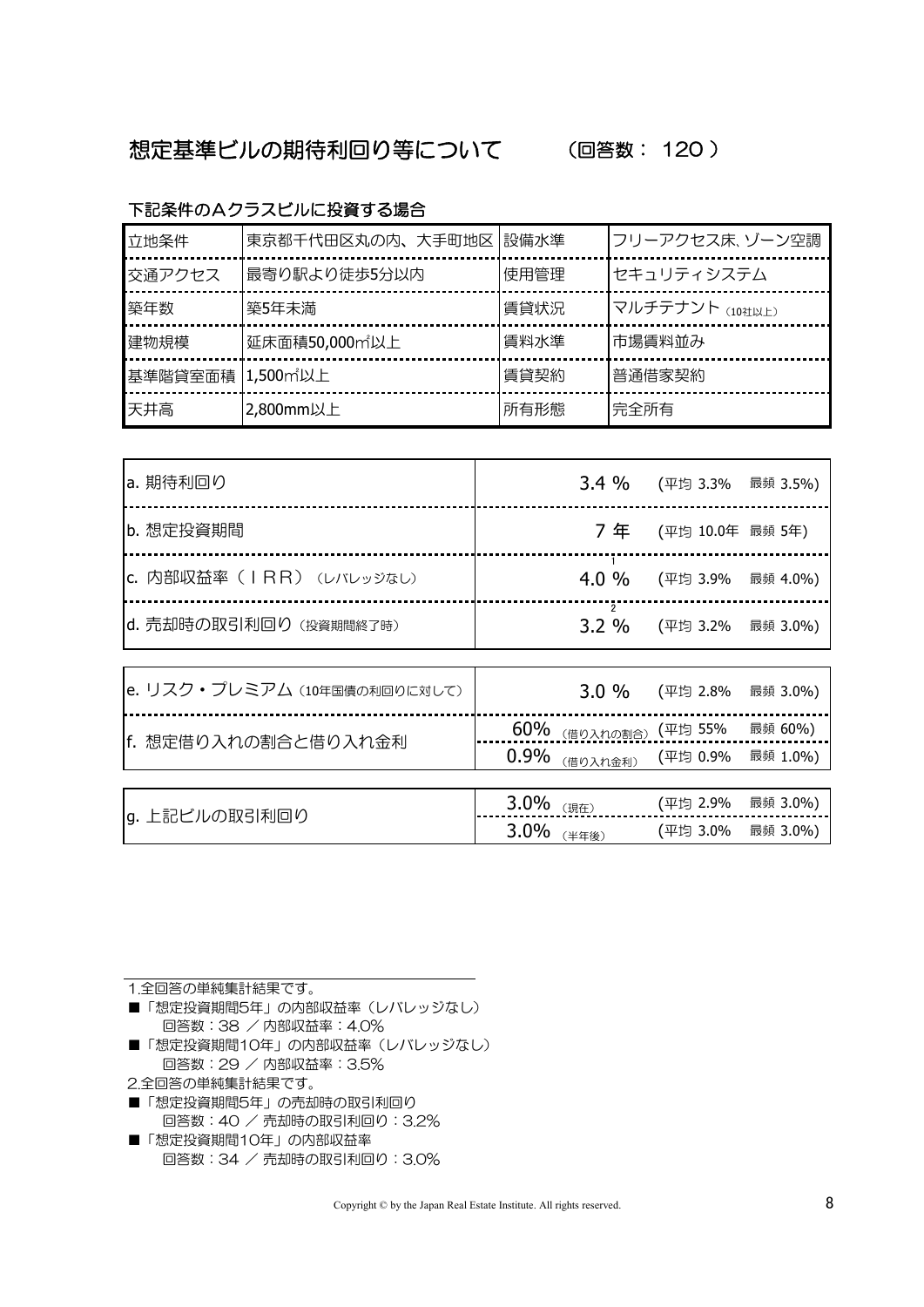## **INVESTMENT PARAMETERS FOR BENCHMARK OFFICE BUILDING**

#### **(No. of Respondents: 120 )**

Investment in a Class A office building with the following features.

| Location                  | (Marunouchi/Otemachi<br>Tokyo<br><b>CBD</b><br>Chiyoda Ward)       | District, Building Features I'     | Raised flooring and individually<br>controlled air conditioning |
|---------------------------|--------------------------------------------------------------------|------------------------------------|-----------------------------------------------------------------|
| Transit                   | Within five minutes walk to nearest station.                       | <b>Building</b><br>Security/Access | Security system                                                 |
| <b>Building Age</b>       | Less than five years                                               | Number of Tenants Ten or more      |                                                                 |
| Total Floor Area          | 150,000 square meters or more (538,000 square Rent Level<br>feet)  |                                    | Market rent                                                     |
| <b>Typical Floorplate</b> | 1,500 square meters or more (16,000 square Lease Contract<br>feet) |                                    | Lease with automatic renewal                                    |
| Ceiling Height            | 2.8 meters or more (9.2 feet)                                      | Tenure                             | Freehold                                                        |

| a. | <b>Expected Cap Rate</b>                          | 3.4%                 | (Average $3.3\%$ |                                                 | $_{Mode}$ 3.5%)        |
|----|---------------------------------------------------|----------------------|------------------|-------------------------------------------------|------------------------|
|    | b. Assumed Holding Period                         |                      |                  | 7 Years (Average 10. years <sub>Mode</sub> 5.0% |                        |
| c. | Internal Rate of Return (unleveraged)             | 3<br>4.0%            | (Average $3.9\%$ |                                                 | $_{\text{Mode}}$ 4.0%) |
| d. | <b>Terminal Cap Rate</b>                          | 4<br>3.2%            | (Average $3.2\%$ |                                                 | $_{\text{Mode}}$ 3.0%) |
| e. | <b>Risk Premium</b><br>(against 10-year JGB rate) | 3.0%                 | (Average $2.8\%$ |                                                 | Mode $3.0\%$ )         |
| f. | Loan-to-Value (LTV) Ratio                         | $60\%$ (LTV Ratio)   | (Average 55%     |                                                 | $_{\text{Mode}}$ 60%)  |
|    | and Mortgage Rate                                 | 0.9% (Mortgage Rate) | (Average $0.9\%$ |                                                 | $_{\text{Mode}}$ 1.0%) |
|    |                                                   |                      |                  |                                                 |                        |

| Market Cap Rate | 9%<br>Currenti<br>J.U                       | (Average 2.9%    | $3.0\%$<br>Mode |
|-----------------|---------------------------------------------|------------------|-----------------|
| g.              | Over the next 6.<br>$2\%$<br>months)<br>J.v | (Average $3.0\%$ | $3.0\%$<br>Mode |

- Respondents Who Selected 10-year Assumed Holding Period.
- No. of Respondents: 29 / Internal Rate of Return (unleveraged): 3.5%

<sup>3.</sup> Internal Rate of Return

Respondents Who Selected 5-year Assumed Holding Period.

No. of Respondents: 38 / Internal Rate of Return (unleveraged): 4.0%

<sup>4.</sup>Terminal Cap Rate

Respondents Who Selected 5-year Assumed Holding Period.

No. of Respondents : 40 / Terminal Cap Rate: 3.2%

Respondents Who Selected 10-year Assumed Holding Period.

No. of Respondents : 34 / Terminal Cap Rate: 3.0%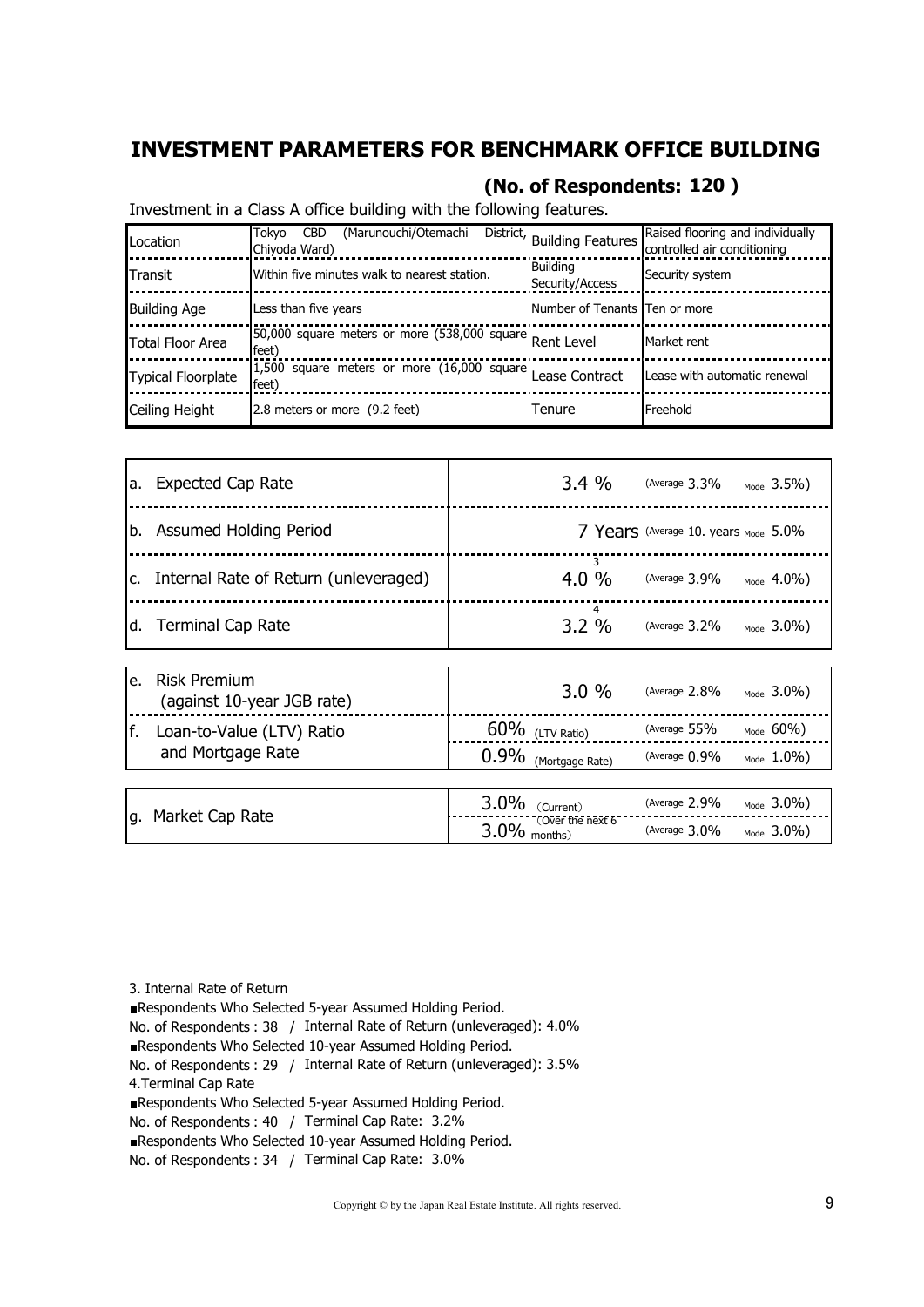#### 下記地区における標準的なAクラスビルの期待利回りと取引利回りについて

a. 東京都



b. 主たる政令指定都市



c. その他県庁所在地の中核都市

| 地<br>区                     | 期待利回り | 取引利回り |
|----------------------------|-------|-------|
| <br>日本橋 <sub>日本橋駅周辺</sub>  | 3.6%  | 3.3%  |
| 神田 神保町駅周辺                  | 3.9%  | 3.6%  |
| 秋葉原 <sub>秋葉原駅周辺</sub>      | 3.9%  | 3.6%  |
| -<br>虎ノ門 <sub>虎ノ門駅周辺</sub> | 3.7%  | 3.3%  |
| 汐留(東新橋) <sub>汐留駅周辺</sub>   | 3.8%  | 3.5%  |
| 赤坂 <sub>赤坂見附駅周辺</sub>      | 3.7%  | 3.4%  |
| ,<br>六本木 <sub>六本木駅周辺</sub> | 3.7%  | 3.5%  |
| 港南 品川駅周辺                   | 3.8%  | 3.6%  |
| 西新宿 <sub>東京都庁周辺</sub>      | 3.9%  | 3.6%  |
| 渋谷 <sub>渋谷駅周辺</sub>        | 3.7%  | 3.4%  |
| 池袋 <sub>池袋駅周辺</sub>        | 4.1%  | 3.8%  |
| 上野 <sub>上野広小路駅周辺</sub>     | 4.2%  | 3.9%  |
| 大崎 <sub>大崎駅周辺</sub>        | 4.0%  | 3.8%  |
| —<br>札幌 <sub>駅前通り</sub>    | 5.3%  | 4.9%  |
| 仙台 <sub>青葉通り</sub>         | 5.3%  | 5.0%  |
| さいたま <sub>大宮駅周辺</sub>      | 5.0%  | 4.7%  |
| 千葉 <sub>海浜幕張駅周辺</sub>      | 5.5%  | 5.1%  |
| 横浜 <sub>横浜駅西口周辺</sub>      | 4.6%  | 4.3%  |
| 名古屋 <sub>名駅周辺</sub>        | 4.6%  | 4.4%  |
| 京都 四条烏丸周辺                  | 5.0%  | 4.6%  |
| 御堂筋沿い<br>大阪                | 4.5%  | 4.1%  |
| 梅田地区                       | 4.3%  | 4.0%  |
| 神戸<br>三宮地区                 | 5.3%  | 5.0%  |
| 広島 <sub>紙屋町、八丁堀</sub>      | 5.5%  | 5.2%  |
| 福岡<br>天神地区                 | 4.8%  | 4.4%  |
| 宇都宮市、<br>例<br>秋田市、<br>大分市  | 7.0%  | 6.6%  |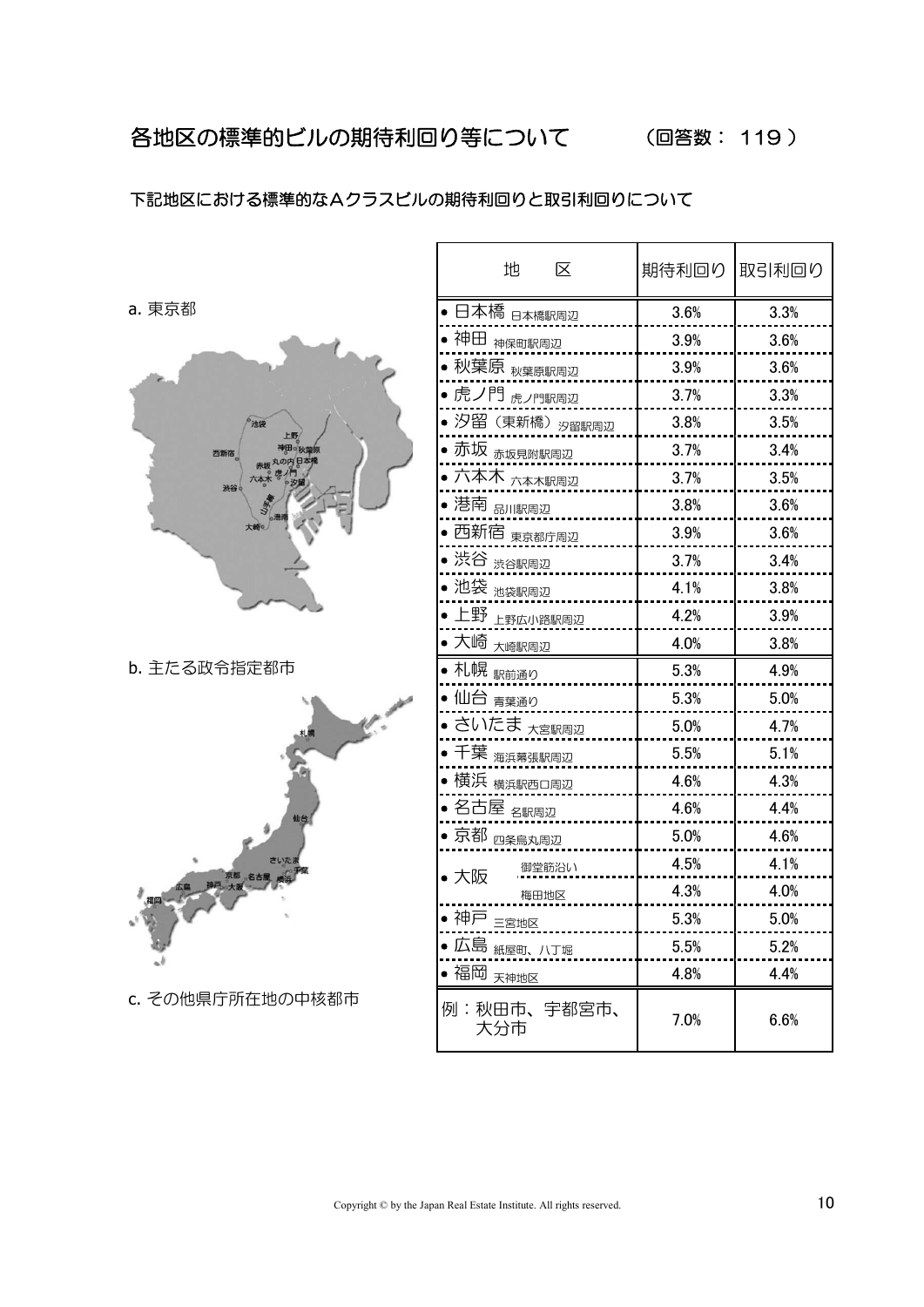## **LOCATIONS (No. of Respondents: 119 ) CAP RATE OF TYPICAL CLASS A OFFICE BUILDING IN VARIOUS**

#### **Cap Rate of Class A Office Building**

|                       | Location                                               | Expected<br>Cap Rate | Market<br>Cap Rate |
|-----------------------|--------------------------------------------------------|----------------------|--------------------|
| a. Tokyo              | • Nihombashi Around Nihombashi Station                 | 3.6%                 | 3.3%               |
|                       | • Kanda Around Jimbocho Station                        | 3.9%                 | 3.6%               |
|                       | • Akihabara Around Akihabara Station                   | 3.9%                 | 3.6%               |
|                       | • Toranomon Around Toranomon Station                   | 3.7%                 | 3.3%               |
|                       | • Shiodome (Higashi Shimbashi) Around Shiodome Station | 3.8%                 | 3.5%               |
|                       | • Akasaka Around Akasaka Mitsuke Station               | 3.7%                 | 3.4%               |
|                       | • Roppongi Around Roppongi Station                     | 3.7%                 | 3.5%               |
|                       | • Konan Around Shinagawa Station                       | 3.8%                 | 3.6%               |
|                       | • Nishi Shinjuku Around Tokyo City Hall                | 3.9%                 | 3.6%               |
|                       | • Shibuya Around Shibuya Station                       | 3.7%                 | 3.4%               |
|                       | • Ikebukuro Around Ikebukuro Station                   | 4.1%                 | 3.8%               |
|                       | · Ueno Around Uenohirokoji Station                     | 4.2%                 | 3.9%               |
|                       | • Osaki Around Osaki Station                           | 4.0%                 | 3.8%               |
| b. Other Major Cities | • Sapporo Ekimae Avenue                                | 5.3%                 | 4.9%               |
|                       | • Sendai <sub>Aoba Avenue</sub>                        | 5.3%                 | 5.0%               |
|                       | • Saitama Around Ohmiya Station                        | 5.0%                 | 4.7%               |
|                       | • Chiba Around Kaihin Makuhari Station                 | 5.5%                 | 5.1%               |
|                       | • Yokohama Around West Side of Yokohama Station        | 4.6%                 | 4.3%               |
|                       | • Nagoya Around Nagoya Station                         | 4.6%                 | 4.4%               |
|                       | • Kyoto Around Shijo Karasuma                          | 5.0%                 | 4.6%               |
|                       | Midosuji Avenue<br>• Osaka                             | 4.5%                 | 4.1%               |
|                       | Umeda District                                         | 4.3%                 | 4.0%               |
|                       | • Kobe <sub>Sannomiya</sub> District                   | 5.3%                 | 5.0%               |
|                       | · Hiroshima Kamiyacho, Hatchobori                      | 5.5%                 | 5.2%               |
|                       | • Fukuoka <sub>Tenjin</sub> District                   | 4.8%                 | 4.4%               |
| c. Second-Tier Cities | E.g., Akita, Utsunomiya, and Oita                      | 7.0%                 | 6.6%               |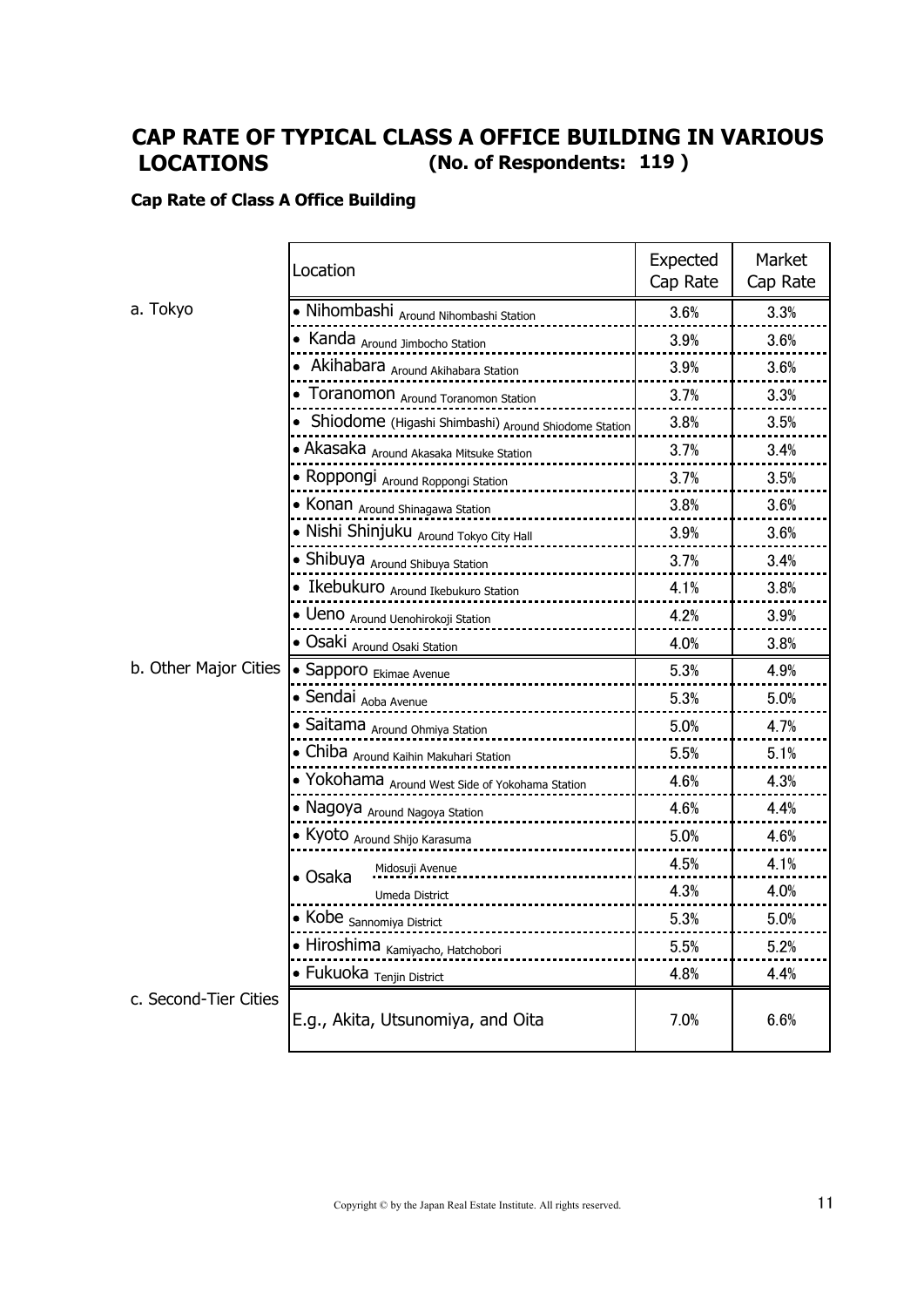#### 今後の賃料水準について (回答数: 110 )

#### 下記地区における今後の賃料水準について

(現在の賃料水準を100としての指数表示。例:5年後、賃料3%下落の場合、5年後が97)

|                       | 地<br>区                       | 1年後 | 2年後 | 5年後 | 10年後 |
|-----------------------|------------------------------|-----|-----|-----|------|
| a. 東京都                | ● 丸の内、大手町地区                  | 99  | 99  | 100 | 100  |
|                       | • 日本橋 <sub>日本橋駅周辺</sub>      | 99  | 99  | 100 | 100  |
|                       | ● 神田 <sub>神保町駅周辺</sub>       | 99  | 98  | 100 | 100  |
|                       | ● 秋葉原 <sub>秋葉原駅周辺</sub>      | 99  | 98  | 100 | 100  |
| 池袋                    | -<br>● 虎ノ門 <sub>虎ノ門駅周辺</sub> | 99  | 99  | 100 | 100  |
| 神田。秋葉醇<br>西新宿         | ● 汐留 (東新橋) 汐留駅周辺             | 99  | 98  | 100 | 100  |
| 赤坂丸の内日本橋<br>六本木       | ● 赤坂 <sub>赤坂見附駅周辺</sub>      | 99  | 98  | 100 | 100  |
| 渋谷。                   | ● 六本木 <sub>六本木駅周辺</sub>      | 99  | 98  | 100 | 100  |
| 大崎。                   | ● 港南 <sub>品川駅周辺</sub>        | 99  | 99  | 100 | 100  |
|                       | • 西新宿 <sub>東京都庁周辺</sub>      | 99  | 98  | 100 | 100  |
|                       | ● 渋谷 <sub>渋谷駅周辺</sub>        | 99  | 99  | 100 | 100  |
|                       | ● 池袋 <sub>池袋駅周辺</sub>        | 99  | 98  | 100 | 100  |
|                       | ● 上野 <sub>上野広小路駅周辺</sub>     | 99  | 98  | 100 | 100  |
|                       | ● 大崎 <sub>大崎駅周辺</sub>        | 99  | 98  | 100 | 100  |
| b. 主たる政令指定都市          | ● 札幌 <sub>駅前通り</sub>         | 100 | 100 | 100 | 100  |
|                       | ● 仙台 <sub>青葉通り</sub>         | 100 | 99  | 100 | 100  |
|                       | • さいたま <sub>大宮駅周辺</sub>      | 100 | 99  | 100 | 100  |
|                       | ● 千葉 <sub>海浜幕張駅周辺</sub>      | 99  | 99  | 100 | 100  |
|                       | ● 横浜 <sub>横浜駅西口周辺</sub>      | 100 | 99  | 100 | 100  |
| 仙台                    | • 名古屋 <sub>名駅周辺</sub>        | 100 | 100 | 100 | 100  |
| さいたま                  | ● 京都 <sub>四条烏丸周辺</sub>       | 100 | 100 | 100 | 100  |
| <b>相同 一个 神戸大蔵 名古屋</b> | 御堂筋沿い<br>• 大阪                | 99  | 99  | 100 | 100  |
|                       | 梅田地区                         | 100 | 100 | 100 | 100  |
|                       | • 神戸 $\equiv$ $\frac{1}{2}$  | 99  | 99  | 100 | 100  |
|                       | ● 広島 <sub>紙屋町、八丁堀</sub>      | 100 | 99  | 100 | 100  |
|                       | • 福岡 <sub>天神地区</sub>         | 100 | 100 | 100 | 100  |
| c. その他県庁所在地の中核都市      | 例:秋田市、宇都宮市、<br>大分市           | 100 | 99  | 99  | 99   |

 $\overline{\phantom{a}}$ 

 $\mathsf{T}$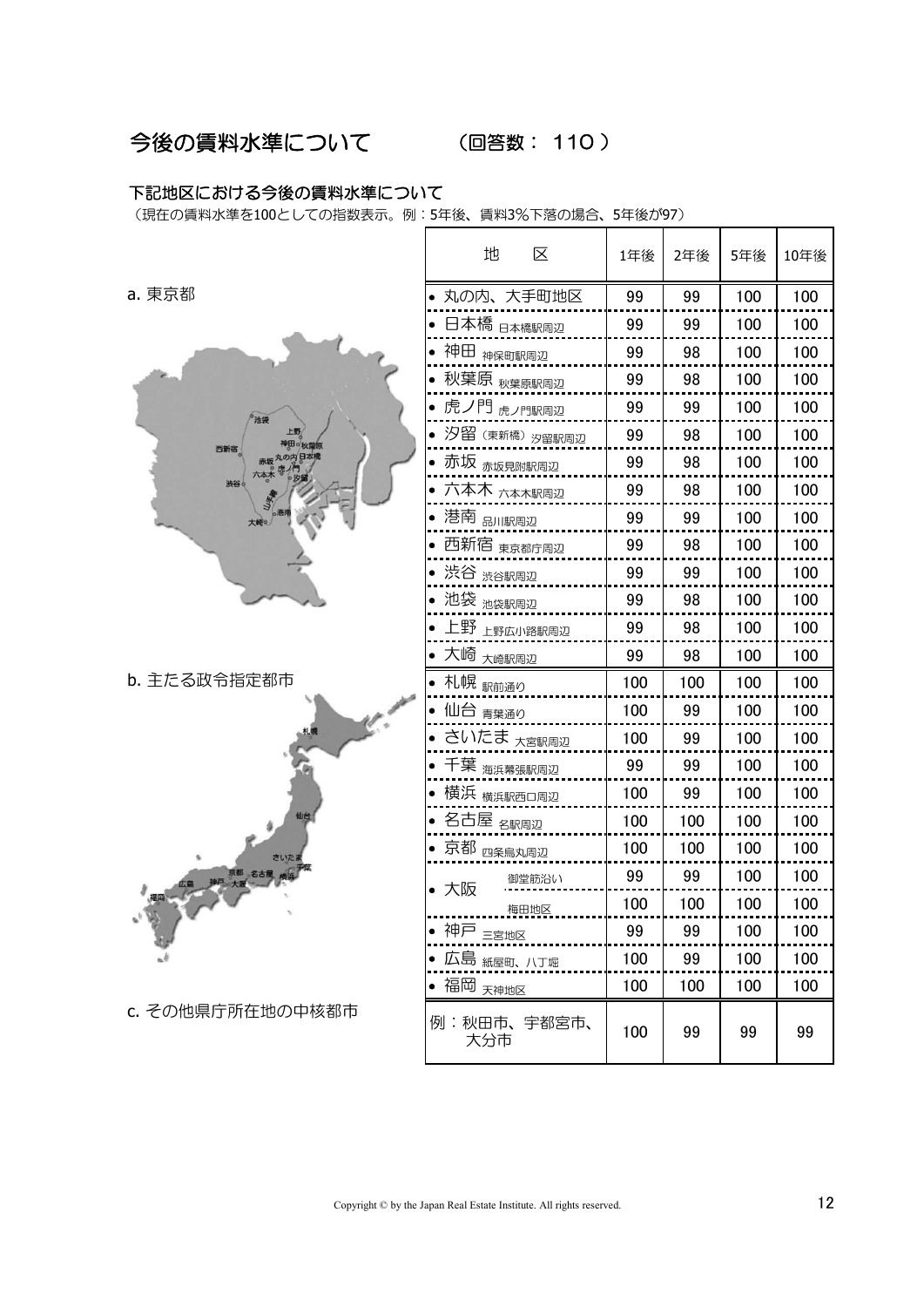## **OFFICE RENT FORECAST (No. of Respondents:**

#### **110 )**

#### **Office Rent Forecast (Current Rent Level = 100)**

(If the rent was expected to decline three percent in five years, Year 5's figure would be 97.)

|                       | Location                                               | Year 1 | Year 2 | Year 5 | Year 10 |
|-----------------------|--------------------------------------------------------|--------|--------|--------|---------|
| a. Tokyo              | • Marunouchi/Otemachi District                         | 99     | 99     | 100    | 100     |
|                       | • Nihombashi Around Nihombashi Station                 | 99     | 99     | 100    | 100     |
|                       | • Kanda Around Jimbocho Station                        | 99     | 98     | 100    | 100     |
|                       | • Akihabara Around Akihabara Station                   | 99     | 98     | 100    | 100     |
|                       | • Toranomon Around Toranomon Station                   | 99     | 99     | 100    | 100     |
|                       | • Shiodome (Higashi Shimbashi) Around Shiodome Station | 99     | 98     | 100    | 100     |
|                       | • Akasaka Around Akasaka Mitsuke Station               | 99     | 98     | 100    | 100     |
|                       | • Roppongi Around Roppongi Station                     | 99     | 98     | 100    | 100     |
|                       | • Konan Around Shinagawa Station                       | 99     | 99     | 100    | 100     |
|                       | • Nishi Shinjuku Around Tokyo City Hall                | 99     | 98     | 100    | 100     |
|                       | • Shibuya Around Shibuya Station                       | 99     | 99     | 100    | 100     |
|                       | • Ikebukuro Around Ikebukuro Station                   | 99     | 98     | 100    | 100     |
|                       | · Ueno Around Uenohirokoji Station                     | 99     | 98     | 100    | 100     |
|                       | • Osaki Around Osaki Station                           | 99     | 98     | 100    | 100     |
| b. Other Major Cities | • Sapporo Ekimae Avenue                                | 100    | 100    | 100    | 100     |
|                       | • Sendai Aoba Avenue                                   | 100    | 99     | 100    | 100     |
|                       | • Saitama Around Ohmiya Station                        | 100    | 99     | 100    | 100     |
|                       | • Chiba Around Kaihin Makuhari Station                 | 99     | 99     | 100    | 100     |
|                       | • Yokohama Around West Side of Yokohama Station        | 100    | 99     | 100    | 100     |
|                       | • Nagoya <sub>Around</sub> Nagoya Station              | 100    | 100    | 100    | 100     |
|                       | • Kyoto Around Shijo Karasuma                          | 100    | 100    | 100    | 100     |
|                       | Midosuji Avenue<br>• Osaka                             | 99     | 99     | 100    | 100     |
|                       | Umeda District                                         | 100    | 100    | 100    | 100     |
|                       | Kobe Sannomiya District                                | 99     | 99     | 100    | 100     |
|                       | • Hiroshima <sub>Kamiyacho, Hatchobori</sub>           | 100    | 99     | 100    | 100     |
|                       | • Fukuoka <sub>Tenjin</sub> District                   | 100    | 100    | 100    | 100     |
| c. Second-Tier Cities | E.g., Akita, Utsunomiya, and Oita                      | 100    | 99     | 99     | 99      |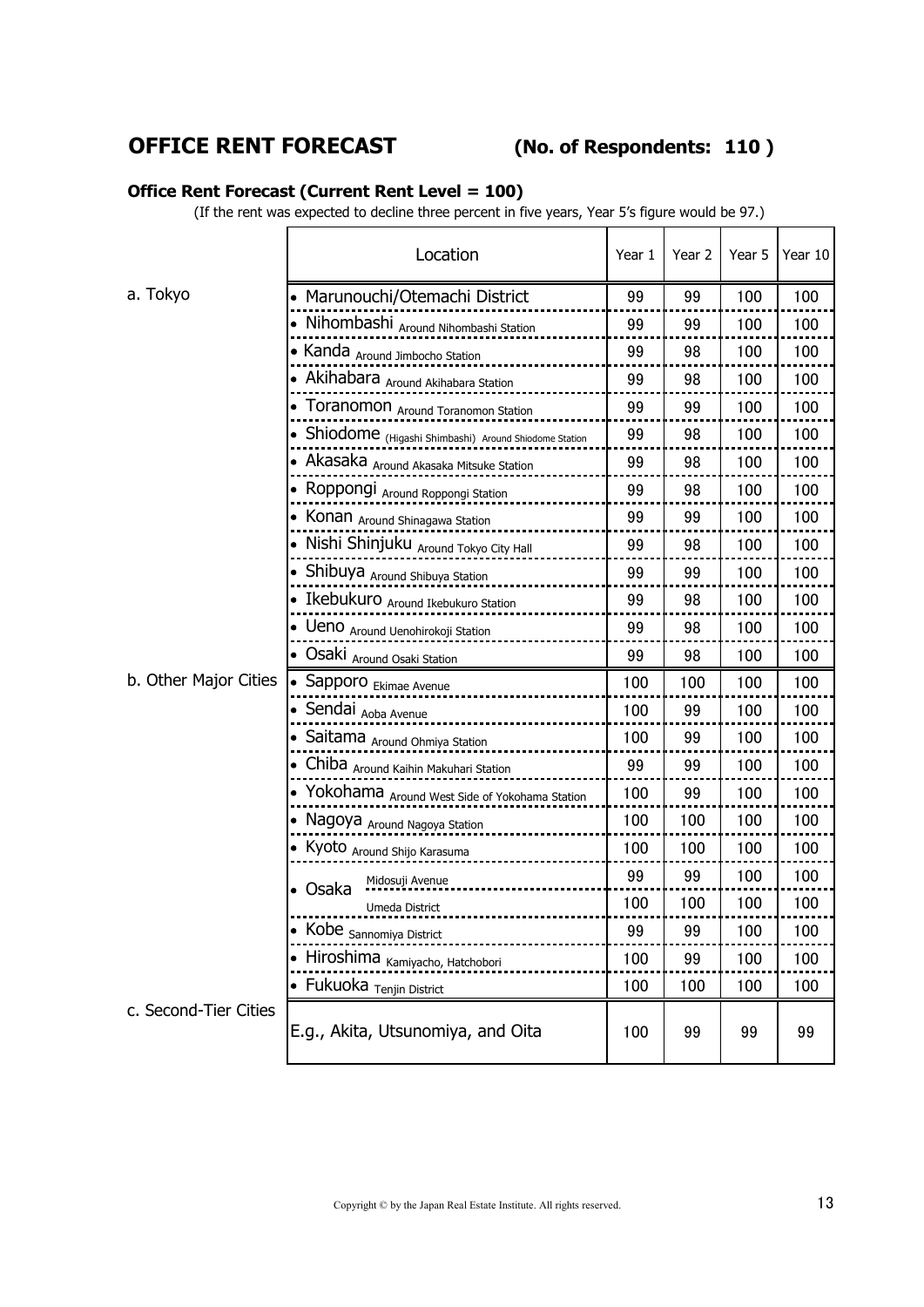# 賃貸住宅の期待利回り等について

#### (回答数: 110 )

#### **a.** 東京都内の下記想定賃貸住宅一棟の期待利回りと取引利回りについて

| 住宅の種類                                    | 立地条件/類型                                                                        | 期待利回り | 取引利回り |
|------------------------------------------|--------------------------------------------------------------------------------|-------|-------|
| ワンルーム<br>交通アクセス: 最寄り駅から徒歩10分以内           | 城南地区(目黒区、世田谷区)<br>渋谷、恵比寿駅まで15分以内の鉄道沿線                                          | 4.0%  | 3.8%  |
| 築年数:5年未満<br>平均専用面積: 25~30m<br> 総戸数:50戸程度 | 城東地区(墨田区、江東区)<br>東京、大手町駅まで15分以内の鉄道沿線                                           | 4.3%  | 3.9%  |
| ファミリー向け<br>交通アクセス:最寄り駅から徒歩10分以内          | 城南地区 (目黒区、世田谷区)<br>渋谷、恵比寿駅まで15分以内の鉄道沿線                                         | 4.2%  | 3.9%  |
| 築年数:5年未満平均<br>専用面積: 50~80m<br>総戸数:50戸程度  | 城東地区(墨田区、江東区)<br>東京、大手町駅まで15分以内の鉄道沿線                                           | 4.3%  | 4.0%  |
| 外国人向け高級賃貸住宅                              | 低層型<br>港区の「麻布・赤坂・青山」地区<br>ー戸あたり平均専用面積: 100m2以上<br>総戸数:20戸程度                    | 44%   | 4.0%  |
| 築年数or大規模改修後経過年数:5年未満                     | 超高層型(タワー型)<br>港区の「麻布・赤坂・青山」地区<br>一戸あたり平均専用面積:100m <sup>*</sup> 程度<br>階数: 20階以上 | 4.4%  | 4.0%  |

#### **b.** 東京以外の地区における上記と同等条件の賃貸住宅一棟の期待利回りについて

| 地<br>区 | ワンルーム   | ファミリー向け |
|--------|---------|---------|
| 幌<br>札 | 5.3%    | 5.5%    |
| 仙<br>台 | 5.3%    | 5.5%    |
| さいたま   | 5.0%    | 5.0%    |
| 千葉     | 5.0%    | $5.0\%$ |
| 横 浜    | 4.5%    | 4.8%    |
| 名古屋    | 4.8%    | 5.0%    |
| 京<br>都 | 5.0%    | 5.1%    |
| 大<br>阪 | 4.6%    | 4.7%    |
| 神<br>戸 | $5.0\%$ | 5.1%    |
| 島<br>広 | 5.5%    | 5.6%    |
| 福<br>岡 | 5.0%    | 5.0%    |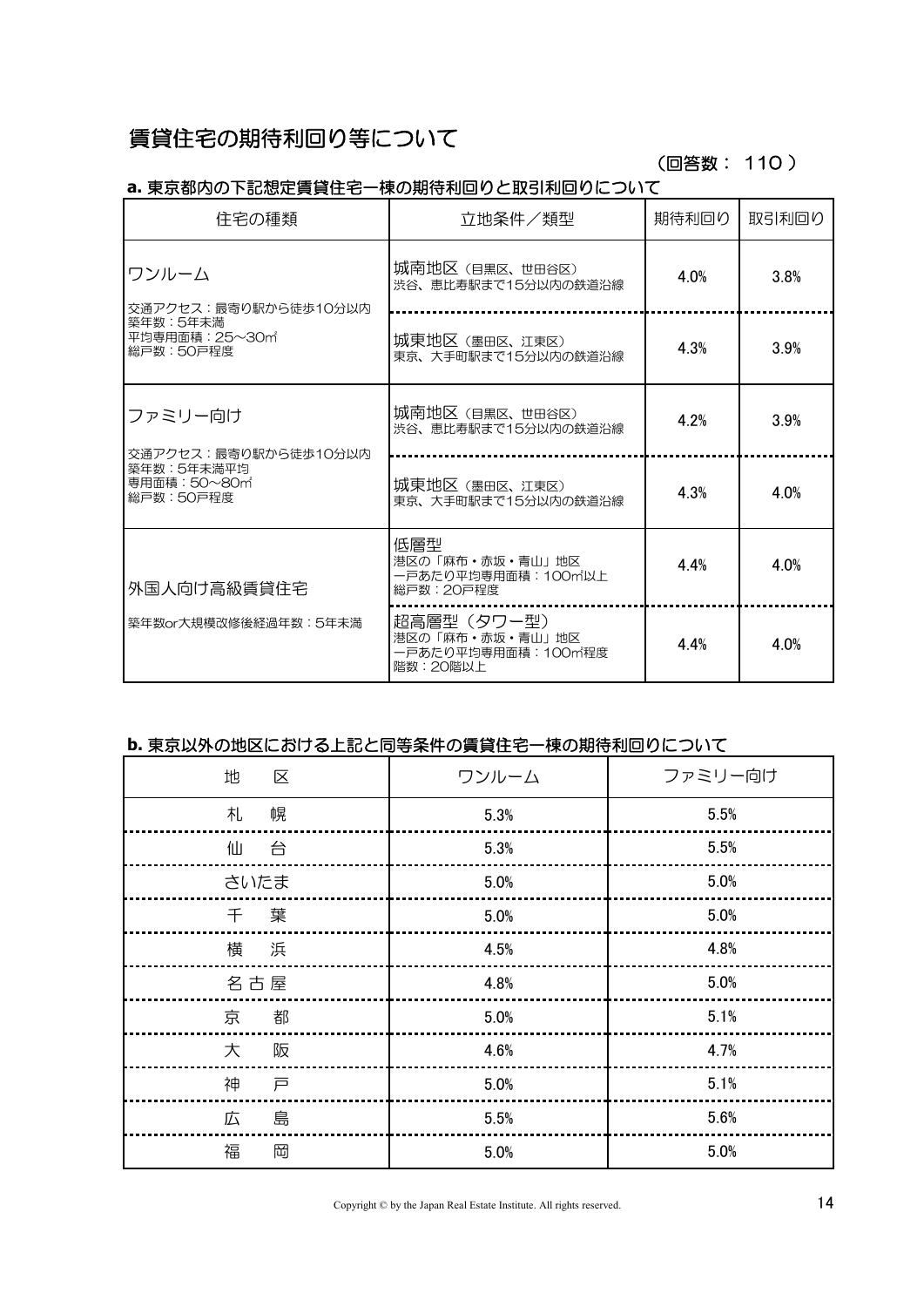# **CAP RATE OF RESIDENTIAL PROPERTY**

#### **a. Tokyo**

# **(No.of Respondents: 110 )**

| <b>Type</b>                                                                                                                                      | Location/Feature                                                                                                                                                         | Expected<br>Cap Rate | Market<br>Cap Rate |
|--------------------------------------------------------------------------------------------------------------------------------------------------|--------------------------------------------------------------------------------------------------------------------------------------------------------------------------|----------------------|--------------------|
| Standard Multifamily (Studio Only)<br>Transit: Within ten minutes walk to nearest<br>station                                                     | Southern Tokyo (Meguro and Setagaya<br>Wards)<br>Within 15 minutes from nearest transit station to Shibuya or<br><b>Ebisu Station</b>                                    | 4.0%                 | 3.8%               |
| Building Age: Less than five years<br>Average Unit Size: 25 - 30 square meters (270 -<br>320 square feet)<br>Total Units: 50 Units, more or less | Eastern Tokyo (Sumida and Koto<br>Wards)<br>Within 15 minutes from nearest transit station to Tokyo or<br>Otemachi Station                                               | 4.3%                 | 3.9%               |
| Standard Multifamily (Non-Studio)<br>Transit: Within ten minutes walk to nearest<br>station                                                      | Southern Tokyo (Meguro and Setagaya<br>Wards)<br>Within 15 minutes from nearest transit station to Shibuya or<br><b>Ebisu Station</b>                                    | 4 2%                 | 3.9%               |
| Building Age: Less than five years<br>Average Unit Size: 50 - 80 square meters (540 -<br>860 square feet)<br>Total Units: 50 Units, more or less | Eastern Tokyo (Sumida and KotoWards)<br>Within 15 minutes from nearest transit station to Tokyo or<br>Otemachi Station                                                   | 4.3%                 | 4.0%               |
| <b>High-End Multifamily for Expatriates</b>                                                                                                      | Low-Rise<br>Azabu/Akasaka/Aoyama District, Minato Ward<br>Average Unit Size: 100 square meters or more (1,075<br>square feet)<br>Total Units: 20 units, more or less     | 44%                  | 4.0%               |
| Building Age or Years after Extensive<br>Renovation: Less than five years                                                                        | High-Rise<br>Azabu/Akasaka/Aoyama District, Minato Ward<br>Average Unit Size: 100 square meters or more (1,075<br>square feet)<br>Number of Stories: More than 20 floors | 4.4%                 | 4.0%               |

#### **b. Other Major Cities**

| City      | <b>Standard Multifamily (Studio</b><br>Only) | <b>Standard Multifamily (Non-</b><br>Studio) |
|-----------|----------------------------------------------|----------------------------------------------|
| Sapporo   | 5.3%                                         | 5.5%                                         |
| Sendai    | 5.3%                                         | 5.5%                                         |
| Saitama   | 5.0%                                         | 5.0%                                         |
| Chiba     | 5.0%                                         | 5.0%                                         |
| Yokohama  | 4.5%                                         | 4.8%                                         |
| Nagoya    | 4.8%                                         | 5.0%                                         |
| Kyoto     | 5.0%                                         | 5.1%                                         |
| Osaka     | 4.6%                                         | 4.7%                                         |
| Kobe      | 5.0%                                         | 5.1%                                         |
| Hiroshima | 5.5%                                         | 5.6%                                         |
| Fukuoka   | 5.0%                                         | 5.0%                                         |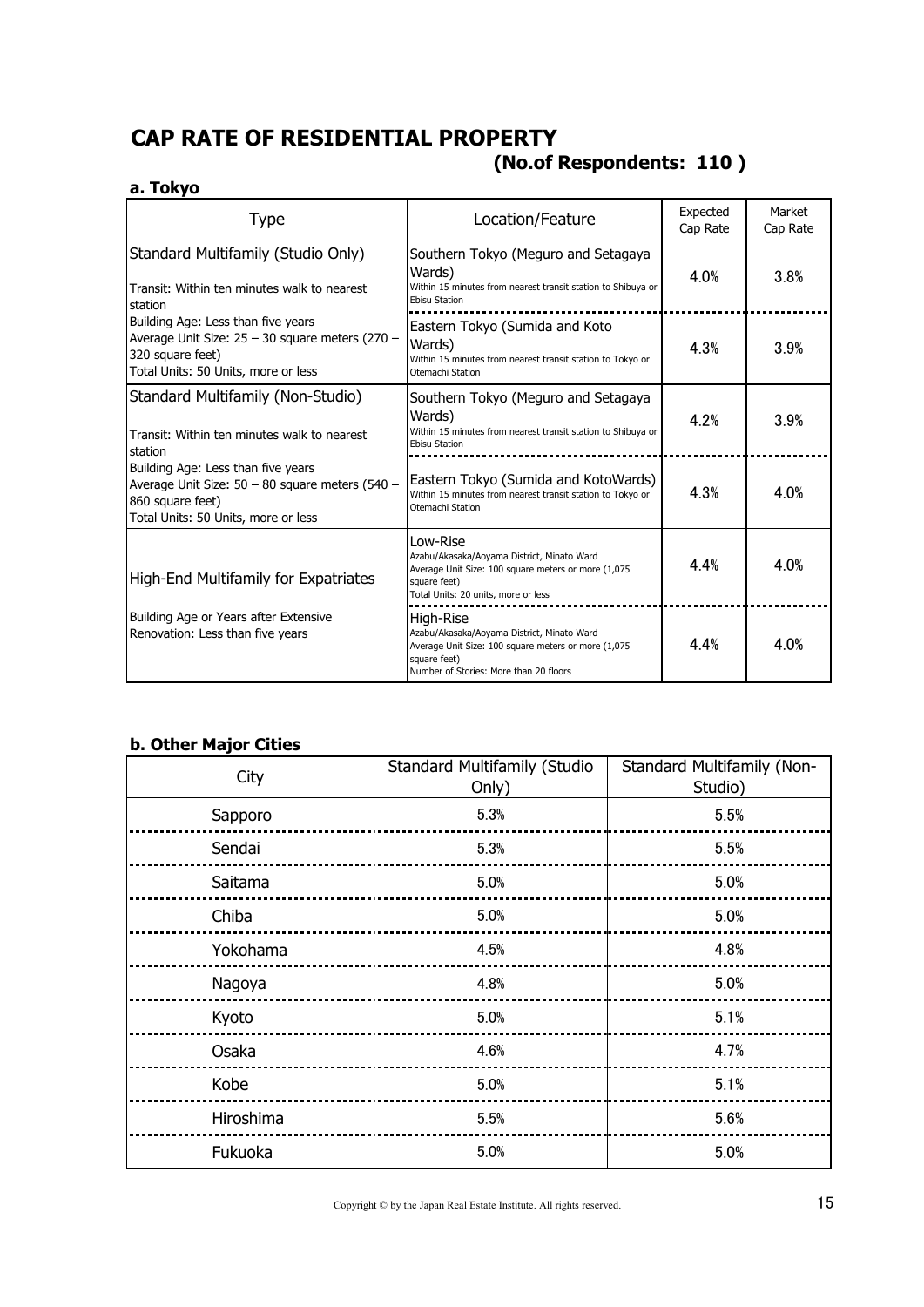#### (回答数: 106 )

| 商業店舗の種類                                                                       | 立地条件                     | 期待利回り |
|-------------------------------------------------------------------------------|--------------------------|-------|
| 都心型高級専門店                                                                      | 銀座地区<br>中央区の銀座中央通り沿い     | 3.5%  |
| 築年数or大規模改修後経過年数:5年未満<br>賃料体系:定期借家、売上連動型中心<br>テナント:高級ブランド品小売業が中心               | 表参道地区<br>渋谷区の表参道沿い       | 3.5%  |
| 郊外型ショッピングセンター<br>売り場面積:20,000㎡程度<br>キーテナント:有力な総合量販店(GMS)<br>賃料体系:定期借家、固定賃料型中心 | 東京都心まで1時間程度の主要幹線道路<br>沿い | 5.4%  |

#### a. 東京都内(近郊)の下記想定商業店舗の期待利回りについて

#### **b.** 東京以外の地区における上記と同等条件の商業店舗の期待利回りについて

| 地<br>区 | 都心型高級専門店 | 郊外型ショッピングセンター |
|--------|----------|---------------|
| 幌<br>札 | 5.5%     | 6.5%          |
| 仙<br>台 | 5.5%     | 6.5%          |
| さいたま   | 5.4%     | 6.0%          |
| 葉<br>千 | 5.5%     | 6.0%          |
| 横<br>浜 | 4.8%     | 5.7%          |
| 名古屋    | 4.9%     | 5.9%          |
| 京<br>都 | 5.0%     | 6.0%          |
| 大<br>阪 | 4.5%     | 5.6%          |
| 神<br>戸 | 5.1%     | 6.1%          |
| 広<br>島 | 5.6%     | 6.5%          |
| 福<br>岡 | 4.9%     | 6.0%          |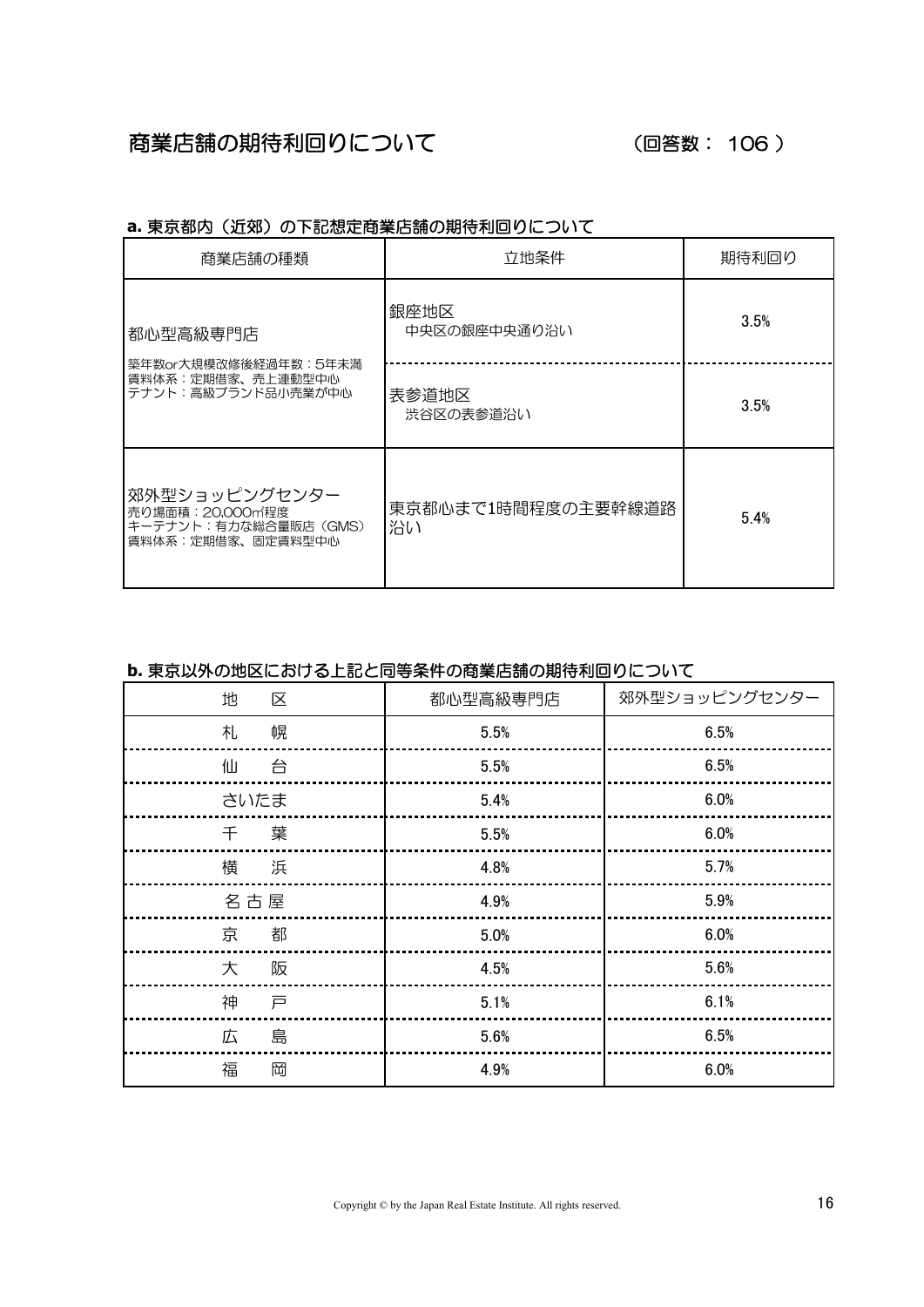# **EXPECTED CAP RATE OF RETAIL PROPERTY**

#### **(No.of Respondents: 106 )**

#### **a. Tokyo**

| Type                                                                                                                                                                                                                              | Location                                                                 | <b>Expected Cap Rate</b> |
|-----------------------------------------------------------------------------------------------------------------------------------------------------------------------------------------------------------------------------------|--------------------------------------------------------------------------|--------------------------|
| Downtown High-End Retail Property<br>Building Age or Years after Extensive Renovation: Less                                                                                                                                       | Ginza District<br>Along Ginza Chuo Avenue in Chuo Ward                   | 3.5%                     |
| than five years<br>Lease Contract: Mainly percentage rent; fixed-term lease<br>contract without renewal option<br>Tenant Mix: Mainly high-end brand stores                                                                        | Omotesando District<br>Along Omotesando Avenue in Shibuya Ward           | 3.5%                     |
| Suburban Shopping Center<br>Store Area: 20,000 square meters (215,000 square feet),<br>more or less.<br>Anchor Tenant: major hyperstore<br>Lease Contract: Mainly fixed rent; fixed-term lease<br>contract without renewal option | One hour drive from downtown<br>Tokyo, situated along a major<br>highway | 5.4%                     |

#### **b. Other Major Cities**

| City      | Downtown High-End Retail | Suburban Shopping Center |
|-----------|--------------------------|--------------------------|
| Sapporo   | 5.5%                     | 6.5%                     |
| Sendai    | 5.5%                     | 6.5%                     |
| Saitama   | 5.4%                     | 6.0%                     |
| Chiba     | 5.5%                     | 6.0%                     |
| Yokohama  | 4.8%                     | 5.7%                     |
| Nagoya    | 4.9%                     | 5.9%                     |
| Kyoto     | 5.0%                     | 6.0%                     |
| Osaka     | 4.5%                     | 5.6%                     |
| Kobe      | 5.1%                     | 6.1%                     |
| Hiroshima | 5.6%                     | 6.5%                     |
| Fukuoka   | 4.9%                     | 6.0%                     |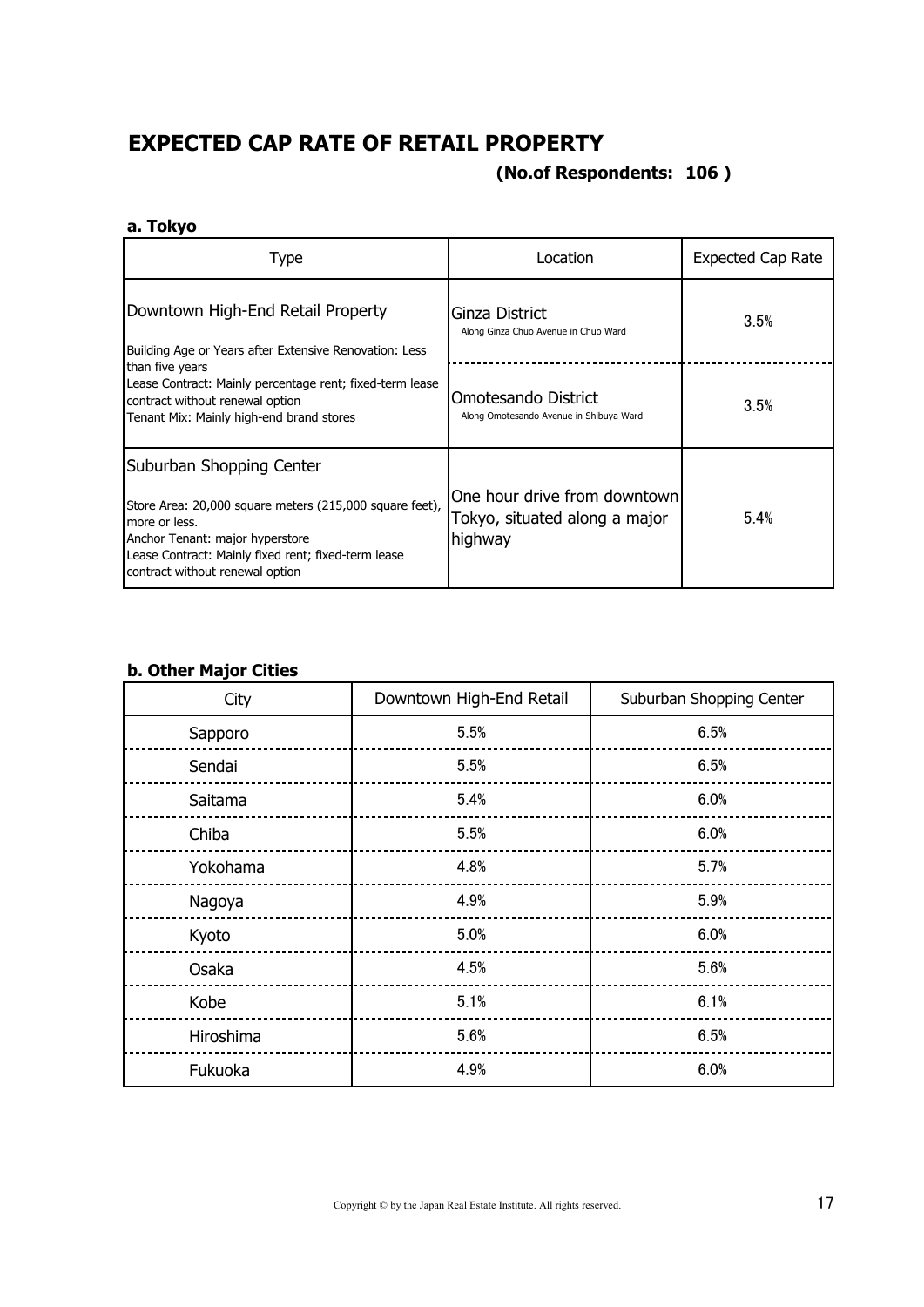# 物流施設、倉庫の期待利回りについて (回答数: 100 )

| 物流施設·倉庫の種類                                         |                                                                              | 立地条件         | 期待利回り                                        |  |  |
|----------------------------------------------------|------------------------------------------------------------------------------|--------------|----------------------------------------------|--|--|
|                                                    |                                                                              | 東京(江東地区)     | 4.1%                                         |  |  |
|                                                    | 湾岸部<br>幹線道路、高速 I.C.へ<br>のアクセスが良好な地<br>区                                      | 名古屋 (名古屋港地区) | 4.7%                                         |  |  |
|                                                    |                                                                              | 大阪 (大阪港地区)   | 4.5%                                         |  |  |
| シングルテナント型<br>施設概要:階層2~3階                           |                                                                              | 福岡 (博多港地区)   | 4.8%                                         |  |  |
| 延床面積:10,000㎡程度<br>建物スペックは汎用性を有する                   |                                                                              | 東京 (多摩地区)    | 4.3%                                         |  |  |
| 契約内容:オーダーリース<br>ただし、残存契約期間が10年以上で、テナントの<br>信用力は標準的 | 内陸部                                                                          | 千葉(成田地区)     | 4.9%                                         |  |  |
|                                                    | 幹線道路、高速 I.C.へ<br>名古屋(名古屋市北部)<br>のアクセスが良好な地<br>区<br>大阪 (東大阪周辺)<br>福岡 (福岡IC周辺) |              | 4.9%                                         |  |  |
|                                                    |                                                                              |              | 4.6%                                         |  |  |
|                                                    |                                                                              |              | 5.0%                                         |  |  |
|                                                    |                                                                              | 東京(江東地区)     | 4.1%                                         |  |  |
|                                                    | 湾岸部<br>幹線道路、高速 I.C.へ                                                         | 名古屋(名古屋港地区)  | 4.7%                                         |  |  |
|                                                    | のアクセスが良好な地<br>大阪(大阪港地区)<br>区                                                 |              | 4.5%                                         |  |  |
| マルチテナント型                                           |                                                                              | 福岡(博多港地区)    | 4.8%<br>4.3%<br>4.9%<br>4.8%<br>4.6%<br>5.0% |  |  |
| 施設概要:階層3~4階<br>延床面積: 50,000m程度<br>1.3階にトラックバースを有する |                                                                              | 東京 (多摩地区)    |                                              |  |  |
| 建物スペックは汎用性を有する<br>テナント数:4テナント程度(安定稼働を前提)           | 内陸部                                                                          | 千葉(成田地区)     |                                              |  |  |
|                                                    | 幹線道路、高速 I.C.へ<br>のアクセスが良好な地                                                  | 名古屋(名古屋市北部)  |                                              |  |  |
|                                                    | 区                                                                            | 大阪(東大阪周辺)    |                                              |  |  |
|                                                    |                                                                              | 福岡 (福岡IC周辺)  |                                              |  |  |

#### 東京都内及び東京以外の下記物流施設、倉庫の期待利回りについて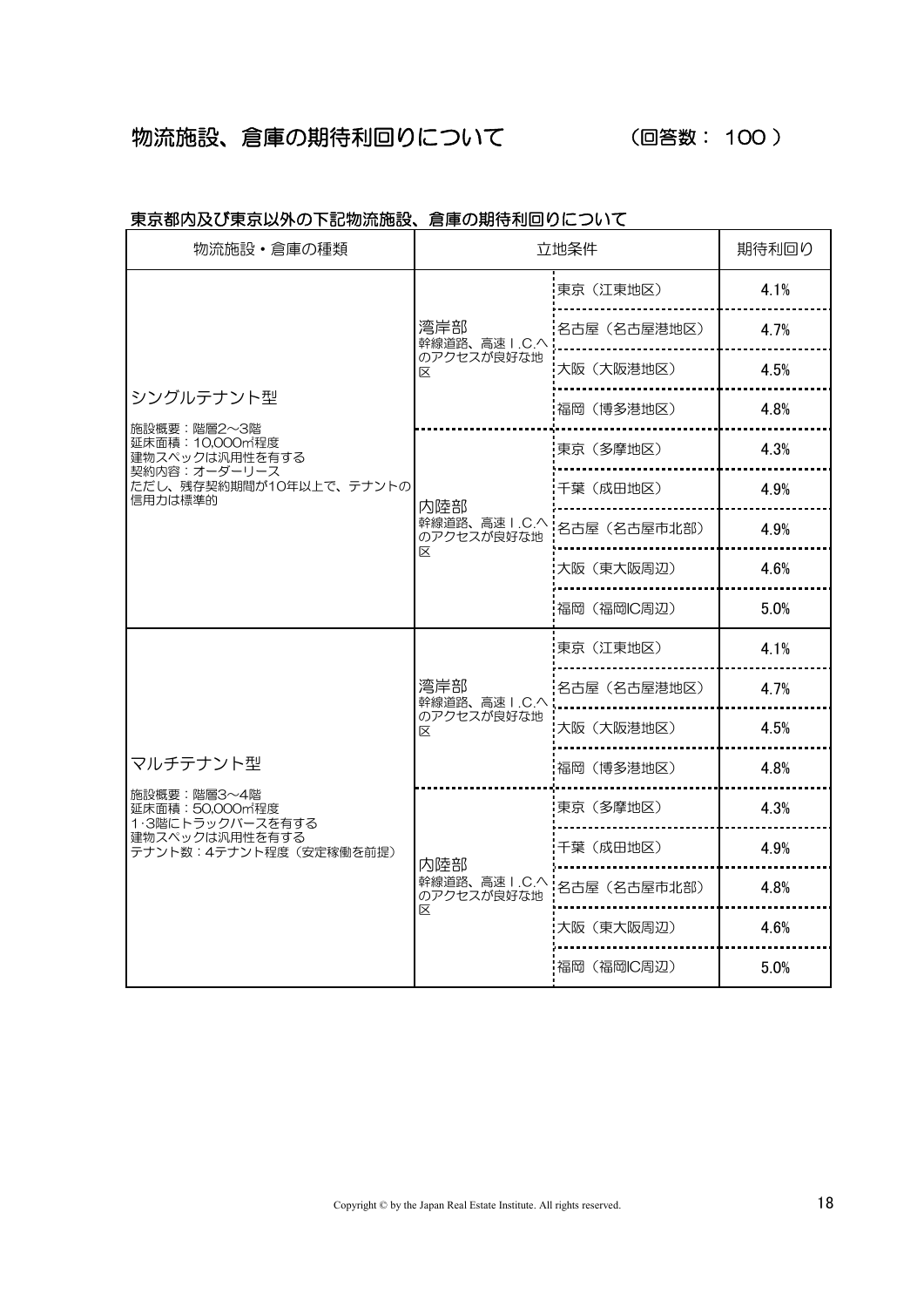# **100 ) (No.of Respondents: EXPECTED CAP RATE OF WAREHOUSE PROPERTY**

#### Type and the Location Control Expected Cap Rate Location Tokyo(Koto District) 4.1% -----------------------Nagoya(Nagoya Port District) 4.7% Coastal Area --------------------------------Good access to a trunk road or interchange of highway Osaka (Osaka Port District) | 4.5% Single-Tenant-Type .......................... Fukuoka(Hakata Port District) 4.8% No.of Floors : 2 - 3 stories . . . . . . . . . . . . . . . . . . . Total Floor Area: 10,000 square meters, Tokyo(Tama District) 4.3% more or less Versatile floor plan Build-to-suit lease agreement with a Chiba(Narita District) 4.9% remaining term of ten years or more for a Inland Area tenant of typical creditworthiness. Nagoya (Northern Nagoya) 4.9% Good access to a trunk road or interchange of highway . . . . . . . . . . . . . . . . . . . Osaka (Around East Osaka) 4.6% .<br>............................... Fukuoka (Around Fukuoka IC) 5.0% Tokyo(Koto District) 4.1% Nagoya (Nagoya Port District) 4.7% Coastal Area Good access to a trunk road or interchange of highway Osaka(Osaka Port District) 4.5% Multi-Tenant Type Fukuoka(Hakata Port District) 4.8% No.of Floors: 3 - 4 stories Total Floor Area: 50,000 square meters, Tokyo(Tama District) 4.3% more or less Versatile floor plan i<sub>------------------------</sub>-Loading docks on the first and third floors Chiba (Narita District) 4.9% No. of Tenants: Four, more or less !.......................... (assumption of a stabilized occupancy) Inland Area Nagoya (Northern Nagoya) | 4.8% Good access to a trunk road or interchange of highway . . . . . . . . . . . . . . . . . . . Osaka (Around East Osaka) | 4.6% Fukuoka (Around Fukuoka IC) 5.0%

#### **Tokyo and Other Major Cities**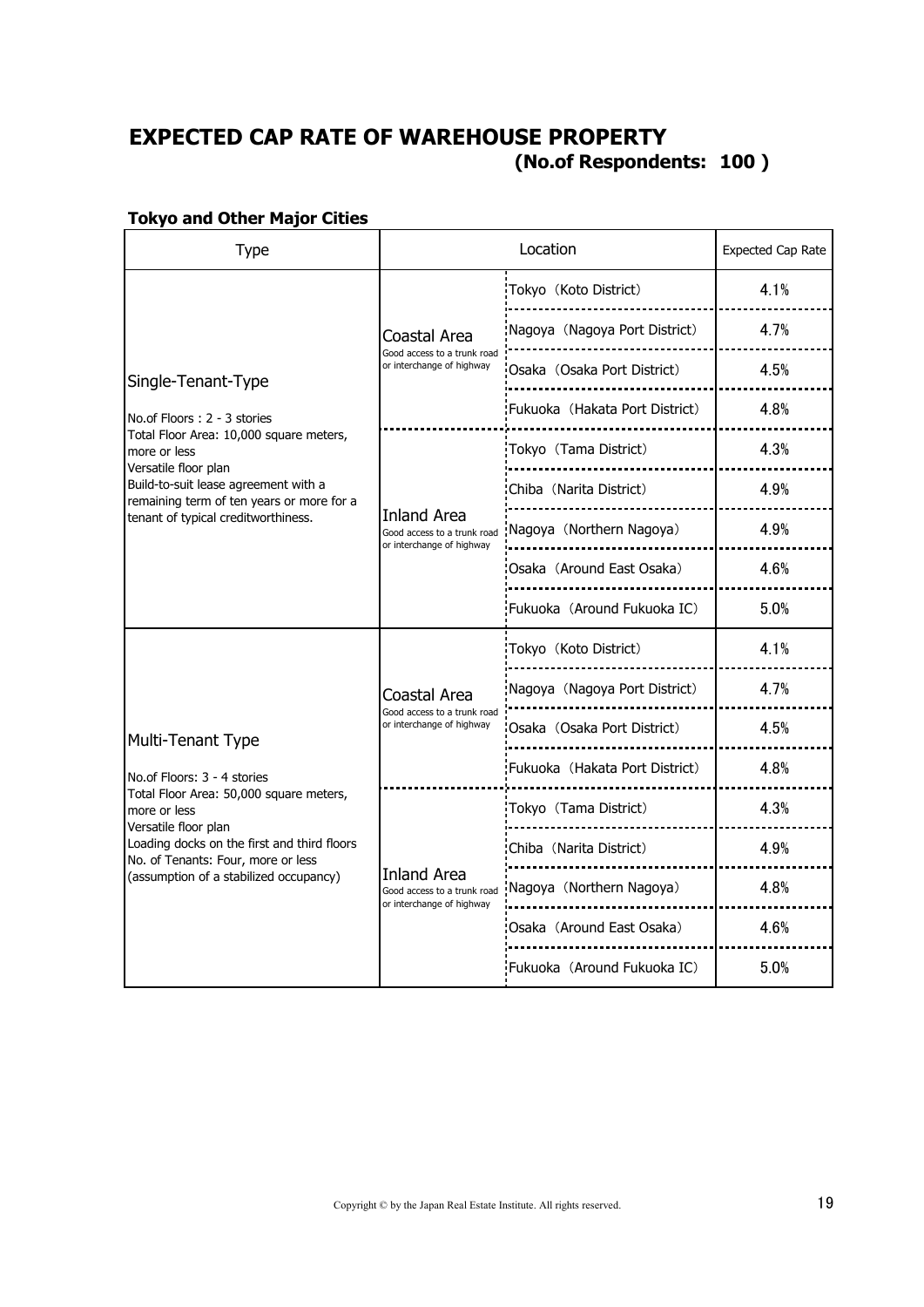# 宿泊特化型ホテルの期待利回りについて

#### (回答数: 78)

| ホテルの種類                                                                        | 立地条件                | 期待利回り |  |
|-------------------------------------------------------------------------------|---------------------|-------|--|
|                                                                               | 東京<br>JR線·地下鉄の主要駅周辺 | 4.6%  |  |
|                                                                               | 札幌<br>JR札幌駅周辺       | 5.5%  |  |
| 宿泊特化型ホテル                                                                      | 仙台<br>JR仙台駅西口周辺     | 5.7%  |  |
| 交通アクセス:最寄り駅から徒歩5分以内<br>築年数:5年未満<br>客室数:100室程度<br>平均客室単価 (ADR): 6,000~8,000円程度 | 名古屋<br>栄地区          | 5.3%  |  |
| 客室稼働率:80%以上<br>経営形態:リース方式<br>(ホテルマネジメント会社が建物を一括賃借し、<br>ホテルの経営を行う方式)           | 京都<br>JR京都駅烏丸口周辺    | 5.1%  |  |
|                                                                               | 大阪<br>JR新大阪駅周辺      | 5.0%  |  |
|                                                                               | 福岡<br>JR博多駅周辺       | 5.2%  |  |
|                                                                               | 那覇<br>那覇市国際通り周辺     | 5.5%  |  |

#### 東京都内及び東京以外の下記宿泊特化型ホテルの期待利回りについて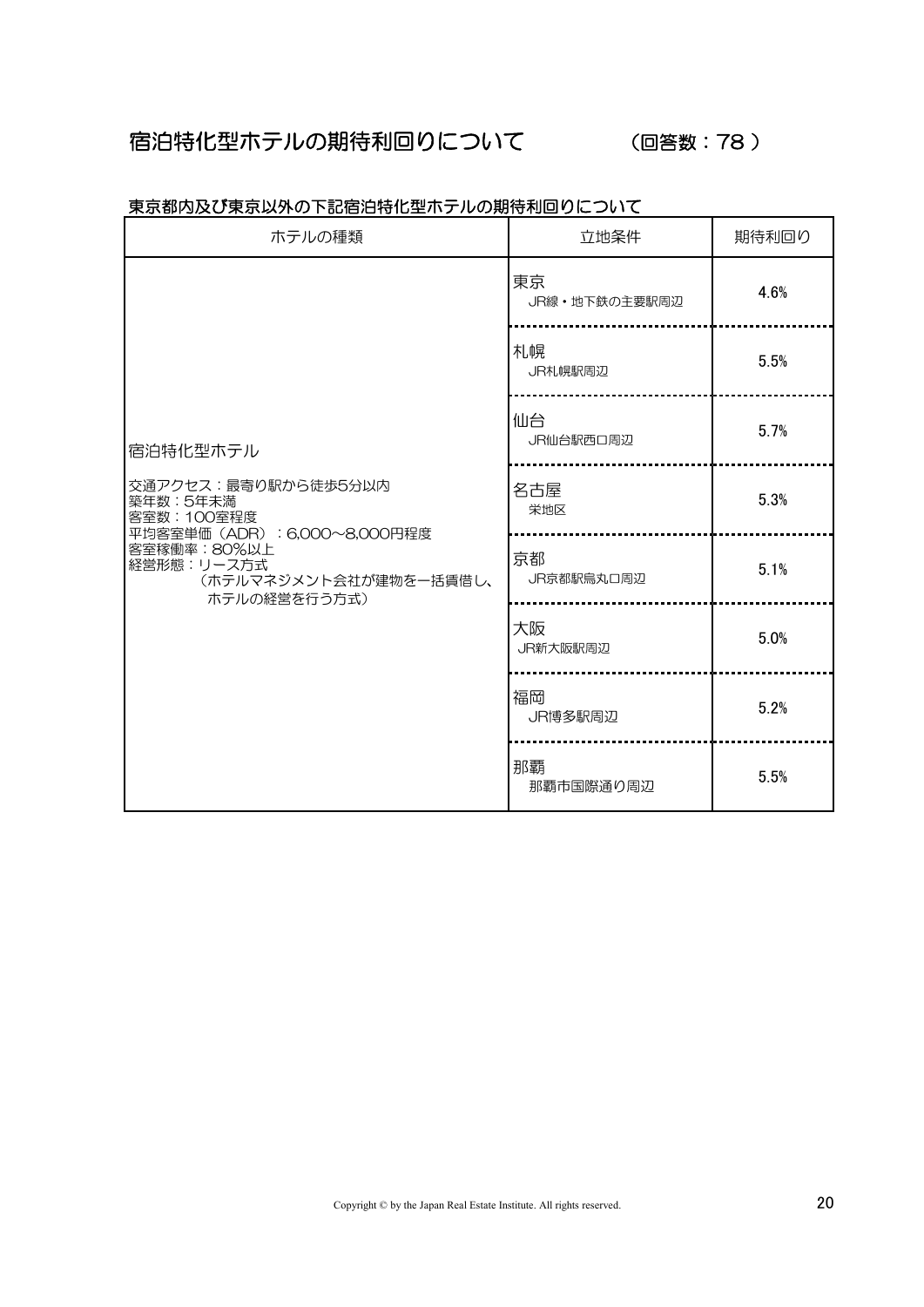# **(No.of Respondents: 78 ) EXPECTED CAP RATE OF LIMITED-SERVICE HOTEL**

| <b>Type</b>                                                                                                                                                              | Location                                                          | Expected Cap Rate |
|--------------------------------------------------------------------------------------------------------------------------------------------------------------------------|-------------------------------------------------------------------|-------------------|
|                                                                                                                                                                          | Tokyo<br>Around a Main Station of<br>Japan Railway (JR) or Subway | 4.6%              |
|                                                                                                                                                                          | Sapporo<br>Around JR Sapporo Station                              | 5.5%              |
| Limited-Service Hotel                                                                                                                                                    | Sendai<br>Around West Side of JR Sendai<br>Station                | 5.7%              |
| Transit: Within five minutes walk to nearest station<br>Building Age: Less than five years                                                                               | Nagoya<br>Sakae District                                          | 5.3%              |
| Number of Rooms: Approximately 100<br>Average Daily Rate (ADR): 6,000-8,000 yen<br>Occupancy Rate: 80% or more<br>A hotel management firm leases the entire building and | Kyoto<br>Around Karasuma Side of JR<br>Kyoto Station              | 5.1%              |
| operates it as a hotel.                                                                                                                                                  | Osaka<br>Around JR Shin-Osaka Station                             | 5.0%              |
|                                                                                                                                                                          | Fukuoka<br>Around JR Hakata Station                               | 5.2%              |
|                                                                                                                                                                          | Naha<br>Around Naha Kokusai Avenue                                | 5.5%              |

#### **Tokyo and Other Major Cities**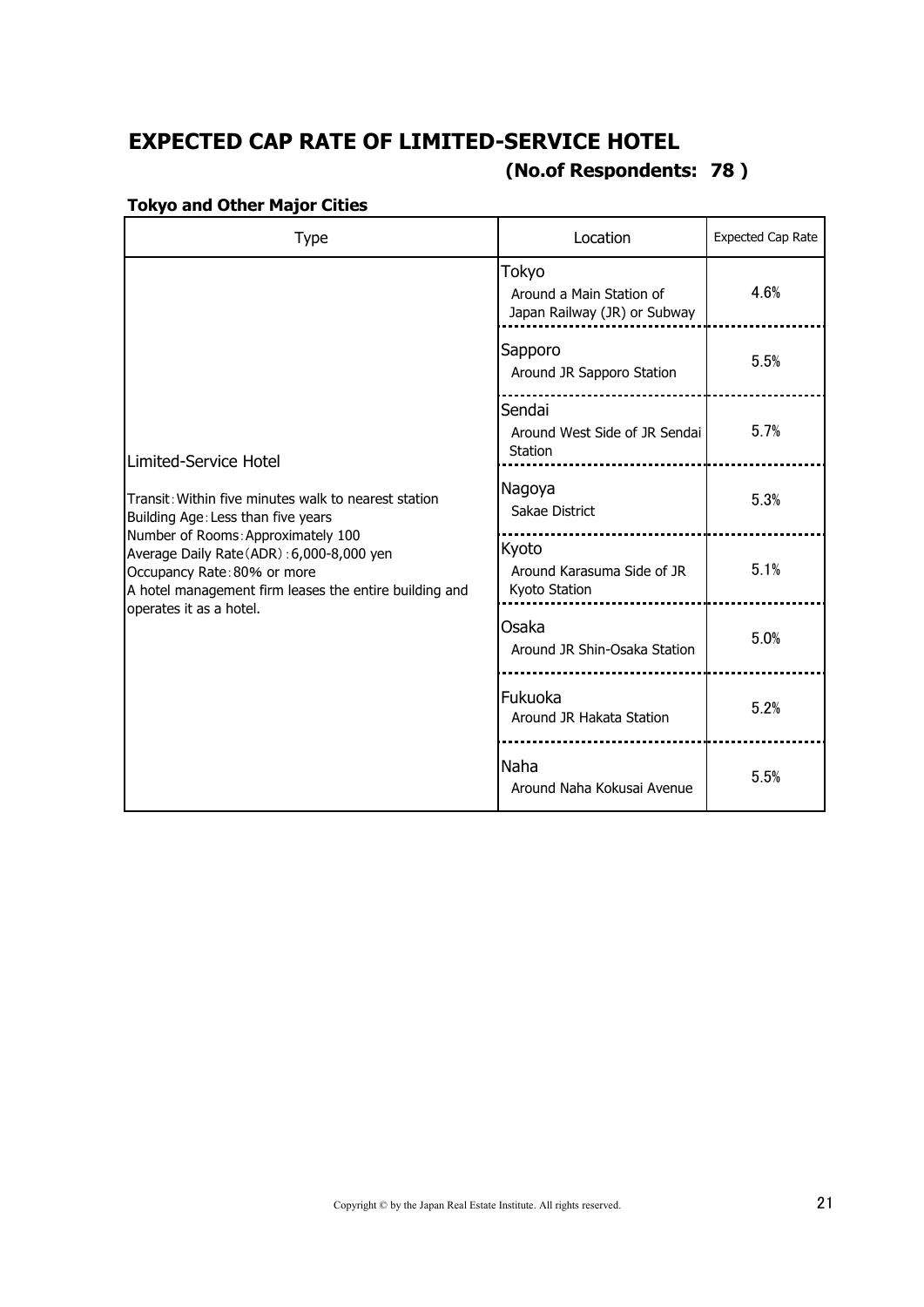

①:底である。

②:底を脱し、回復局面に転じた。

5: ピークである。 6:ピークを過ぎ、減退局面に転じた。

3:回復が続いている。

4:拡大が続き、ピークに近づいている。 8:減退が続き、底に近づいている。

7: 減退が続いている。

| a. 賃料動向     |     |       |             |             |    |             |                 |     |                |
|-------------|-----|-------|-------------|-------------|----|-------------|-----------------|-----|----------------|
|             |     | Œ     | $\circledS$ | $\circledS$ | ④  | $\circledS$ | $^{\copyright}$ | T   | $^{\circledR}$ |
| 東京          | 現在  | 0%    | $1\%$       | 0%          | 0% | 34%         | 52%             | 12% | $1\%$          |
| (丸の内、大手町地区) | 半年後 | 0%    | 2%          | $0\%$       | 1% | 21%         | 48%             | 23% | 5%             |
| 大阪          | 現在  | 0%    | $1\%$       | 0%          | 2% | 36%         | 49%             | 13% | 0%             |
| (御堂筋沿い)     | 半年後 | $0\%$ | 0%          | 0%          | 3% | 24%         | 44%             | 25% | 5%             |

#### **b.** 元本価格動向

|             |     | Œ     | $\circledZ$ | $\circledS$ | ④  | $\circledS$ | $\circledB$ | T   | $^\circledR$ |
|-------------|-----|-------|-------------|-------------|----|-------------|-------------|-----|--------------|
| 東京          | 現在  | $1\%$ | $1\%$       | 0%          | 4% | 68%         | 20%         | 6%  | $1\%$        |
| (丸の内、大手町地区) | 半年後 | $0\%$ | 2%          | 0%          | 4% | 54%         | 29%         | 8%  | 4%           |
| 大阪          | 現在  | 0%    | $1\%$       | 0%          | 2% | 65%         | 24%         | 8%  | 0%           |
| (御堂筋沿い)     | 半年後 | $0\%$ | 0%          | 0%          | 2% | 50%         | 31%         | 13% | 4%           |

#### **c.** 市況動向

|             |     | I     | $\circledS$ | $\circledS$ | $^{\small{\textcircled{\footnotesize{A}}}}$ | $\overline{\mathbb{S}}$ | $\circledS$ | T   | $^\circledR$ |
|-------------|-----|-------|-------------|-------------|---------------------------------------------|-------------------------|-------------|-----|--------------|
| 東京          | 現在  | 0%    | 2%          | $1\%$       | 3%                                          | 57%                     | 30%         | 7%  | $1\%$        |
| (丸の内、大手町地区) | 半年後 | $0\%$ | $1\%$       | 2%          | 1%                                          | 46%                     | 35%         | 12% | 4%           |
| 大阪          | 現在  | 0%    | 2%          | $1\%$       | 2%                                          | 53%                     | 34%         | 8%  | 0%           |
| (御堂筋沿い)     | 半年後 | 0%    | 0%          | 2%          | 1%                                          | 40%                     | 39%         | 16% | 3%           |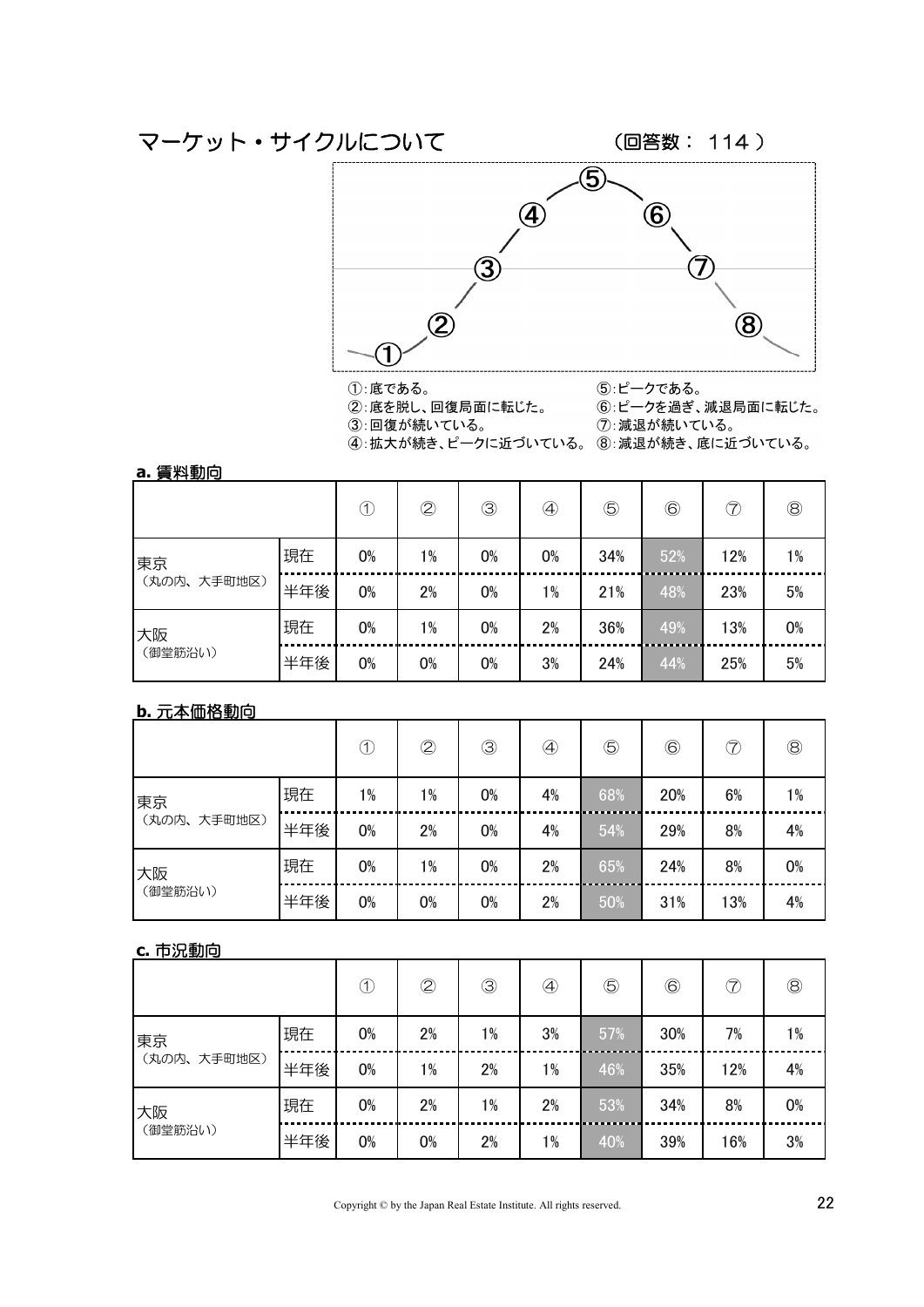#### **BREAKDOWN OF MARKET CYCLE RESPONSES (No. of Respondents: 114)**



- 1: Market trough 2: Early expansion
- 5: Market peak
- 6: Early contraction
- 7: Middle contraction
- 3: Middle expansion  $\textcircled{4}$ : Late expansion
- - 8: Late contraction

#### **a. Rent Trend**

|                       |                       | ⊕  | $\overline{\mathcal{Q}}$ | 3  | ④     | $\circledS$ | $^{\copyright}$ | T   | $^{\circledR}$ |
|-----------------------|-----------------------|----|--------------------------|----|-------|-------------|-----------------|-----|----------------|
| Tokyo                 | Current<br>Situation  | 0% | $1\%$                    | 0% | 0%    | 34%         | 52%             | 12% | $1\%$          |
| (Marunouchi/Otemachi) | Six-Month<br>Forecast | 0% | 2%                       | 0% | $1\%$ | 21%         | 48%             | 23% | 5%             |
| Osaka                 | Current<br>Situation  | 0% | $1\%$                    | 0% | 2%    | 36%         | 49%             | 13% | 0%             |
| (Midosuji Avenue)     | Six-Month<br>Forecast | 0% | 0%                       | 0% | 3%    | 24%         | 44%             | 25% | 5%             |

#### **b. Capital Value Trend**

|                                 |                       | ₵     | $\overline{2}$ | $\circledS$ | ④  | $\circledS$ | $^\copyright$ | T   | $^{\circledR}$ |
|---------------------------------|-----------------------|-------|----------------|-------------|----|-------------|---------------|-----|----------------|
| Tokyo                           | Current<br>Situation  | $1\%$ | $1\%$          | 0%          | 4% | 68%         | 20%           | 6%  | $1\%$          |
| (Marunouchi/Otemachi) Six-Month | Forecast              | 0%    | 2%             | 0%          | 4% | 54%         | 29%           | 8%  | 4%             |
| Osaka                           | Current<br>Situation  | 0%    | $1\%$          | 0%          | 2% | 65%         | 24%           | 8%  | 0%             |
| (Midosuji Avenue)               | Six-Month<br>Forecast | 0%    | 0%             | 0%          | 2% | 50%         | 31%           | 13% | 4%             |

#### **c. Market Trend**

|                       |                       | Œ  | $\overline{2}$ | $\circledS$ | ④     | $\circledS$ | $^{\circledR}$ | T   | $^\circledR$ |
|-----------------------|-----------------------|----|----------------|-------------|-------|-------------|----------------|-----|--------------|
| Tokyo                 | Current<br>Situation  | 0% | 2%             | 1%          | 3%    | 57%         | 30%            | 7%  | $1\%$        |
| (Marunouchi/Otemachi) | Six-Month<br>Forecast | 0% | $1\%$          | 2%          | $1\%$ | 46%         | 35%            | 12% | 4%           |
| Osaka                 | lCurrent<br>Situation | 0% | 2%             | $1\%$       | 2%    | 53%         | 34%            | 8%  | 0%           |
| (Midosuji Avenue)     | Six-Month<br>Forecast | 0% | 0%             | 2%          | $1\%$ | 40%         | 39%            | 16% | 3%           |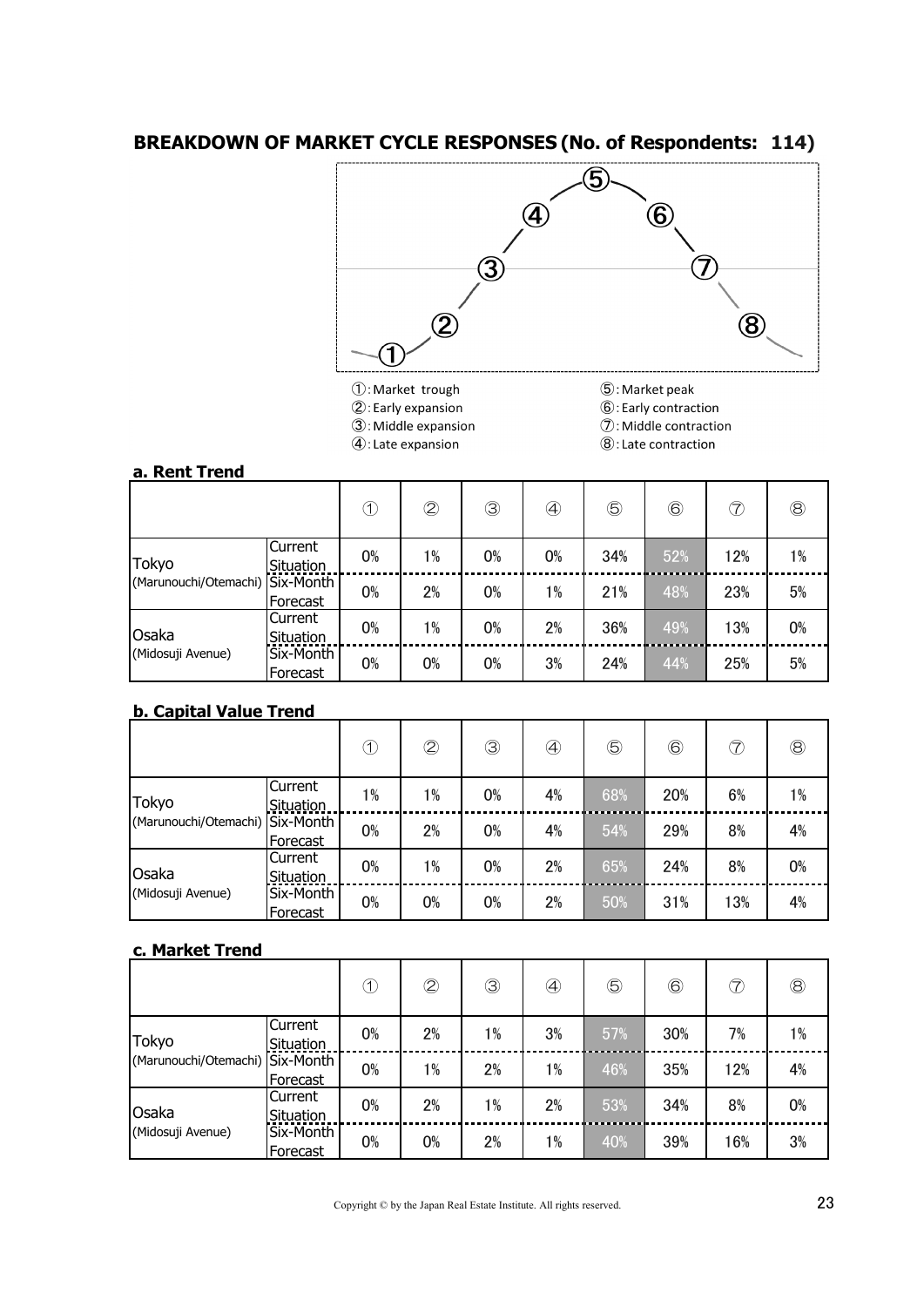#### 下記地区におけるAクラスビルのフリーレント期間と半年後の予想について

#### **a.** フリーレント期間

| 地区名               | フリーレント期間 (中央値) |
|-------------------|----------------|
| 東京<br>(丸の内、大手町地区) | 3.0ヶ月          |
| 大阪<br>(御堂筋沿い)     | 3.0ヶ月          |

#### **b.** 半年後のフリーレント期間の予想

| 地区名               | 項目      | 回答  |
|-------------------|---------|-----|
|                   | 長くなる    | 46% |
| 東京<br>(丸の内、大手町地区) | 現状を維持する | 53% |
|                   | 短くなる    | 1%  |
|                   | 長くなる    | 54% |
| 大阪<br>(御堂筋沿い)     | 現状を維持する | 46% |
|                   | 短くなる    | 0%  |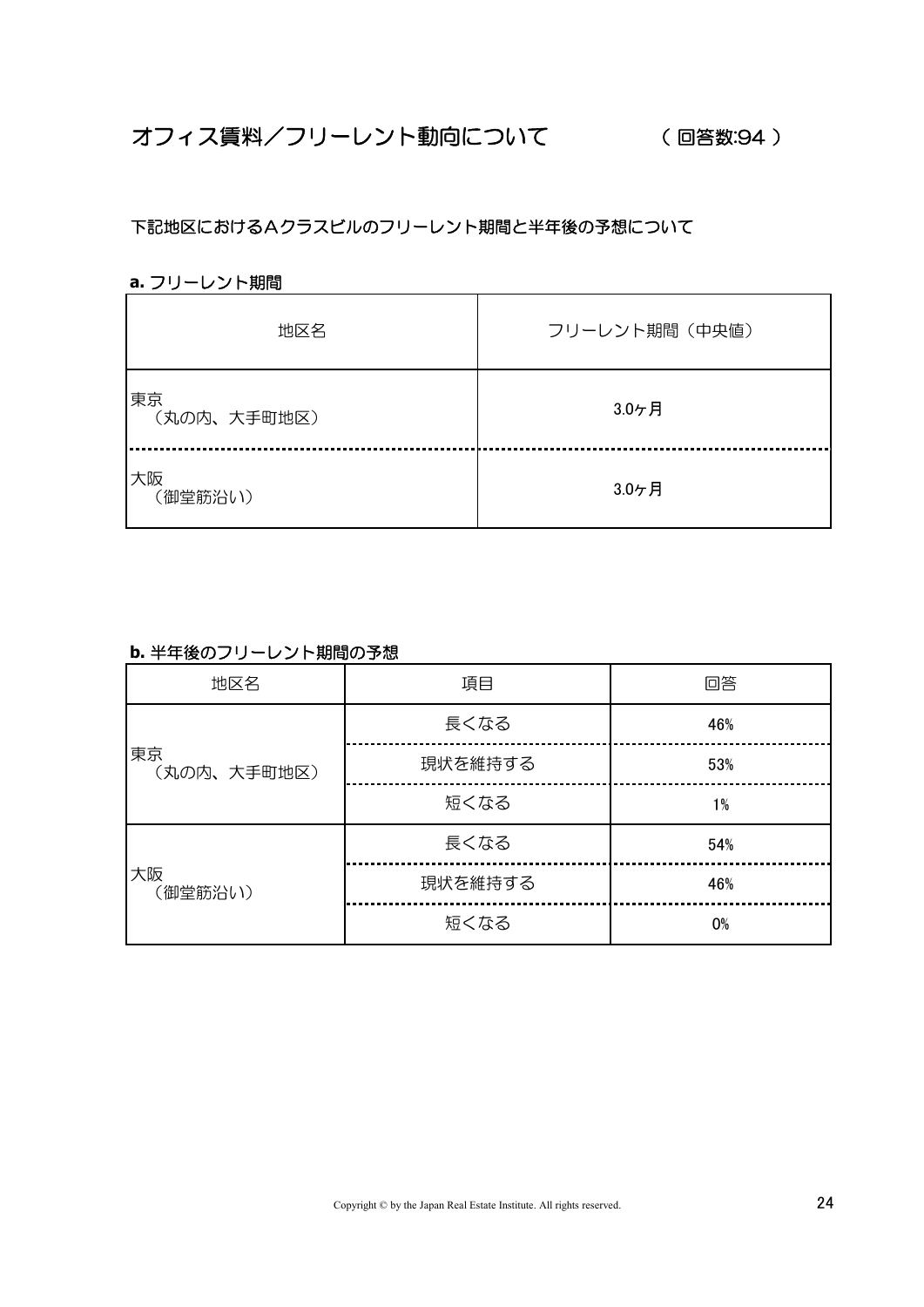## **BREAKDOWN OF RENT FREE PERIOD RESPONSES**

**94) (No. of Respondents:**

#### **Current Rent Free Period and Six-Month Forecast for Class A Office Buildings in the Following Districts**

#### **a. Current Rent Free Period**

| <b>Office District</b>                  | Rent Free Period (Median Value) |
|-----------------------------------------|---------------------------------|
| Tokyo<br>(Marunouchi/Otemachi District) | 3.0 months                      |
| Osaka<br>(Midosuji Avenue)              | 3.0 months                      |

| <b>Office District</b>                  | Forecast                | Ratio of Responses |
|-----------------------------------------|-------------------------|--------------------|
|                                         | Longer Period than Now  | 46%                |
| Tokyo<br>(Marunouchi/Otemachi District) | Same Period as Now      | 53%                |
|                                         | Shorter Period than Now | 1%                 |
|                                         | Longer Period than Now  | 54%                |
| Osaka<br>(Midosuji Avenue)              | Same Period as Now      | 46%                |
|                                         | Shorter Period than Now | <b>O%</b>          |

#### **b. Six-Month Forecast of Rent Free Period**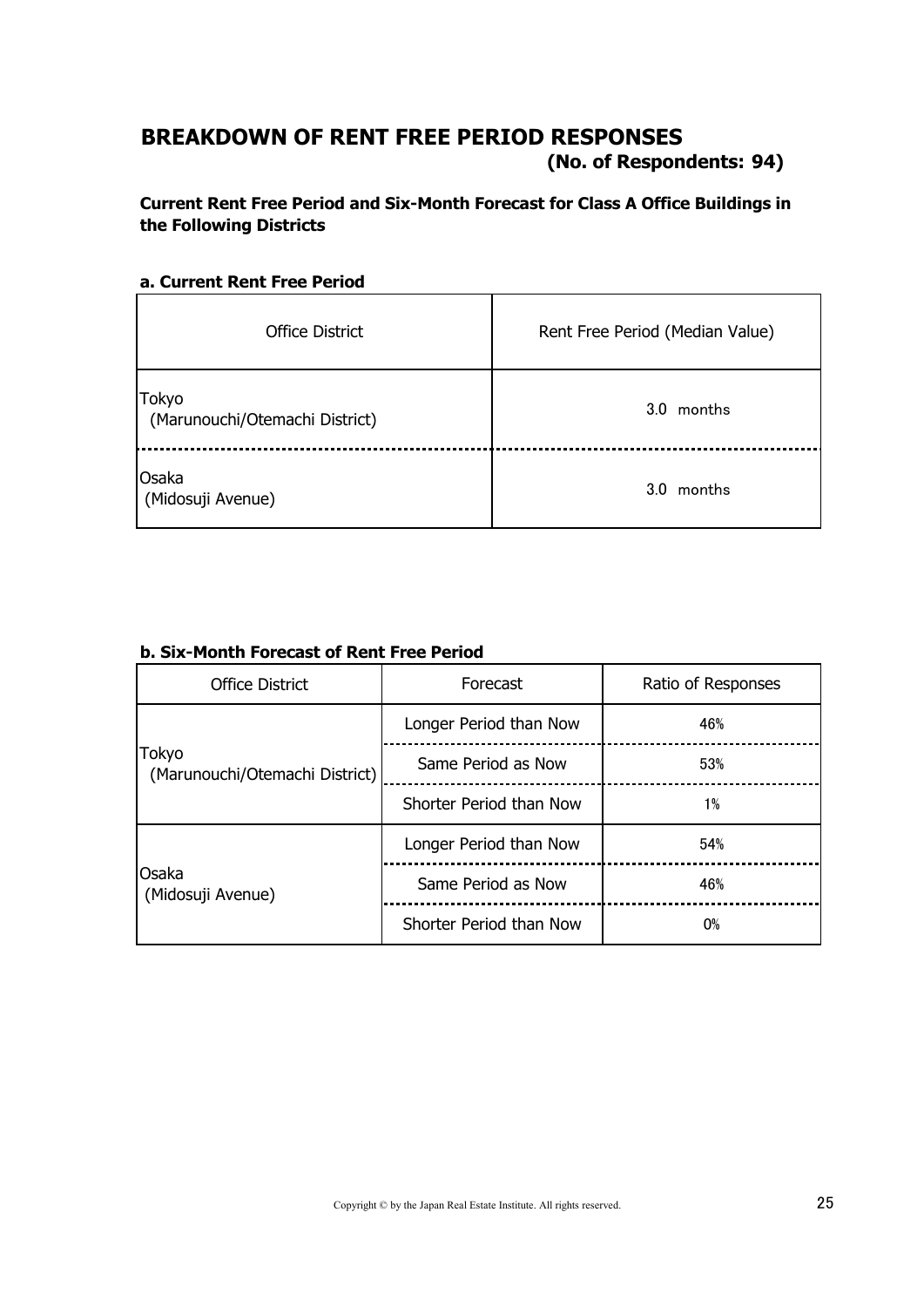#### 用語の定義

【期待利回り】 (NOI)を期待利回りで割ったものが投資価値になる。 投資価値の判断(計算)に使われる還元利回りを指す。通常、純収益

【取引利回り】 ※ 期待利回りは「各投資家が期待する採算性に基づく利回り」、取引利回りは「投資家が実際 の市場を観察して想定する利回り」である。 市場での還元利回り。純収益(NOI)を市場価格で割ったものを指す。

【内部収益率】 率)を指す。 将来のキャッシュフローを現在価値に割り戻すための利回りである。本調 査では、投資の正味現在価値がゼロに等しくなるような割引率(内部収益

【純 収 益】 ない。ただし、経常的な修繕費は維持費に含めている。) 減価償却前、税引き前の純収益 (Net Operating Income、通称NOI) を 指す。不動産より得られる有効総収入から総費用を控除したものであ る。(大規模改修のための資本的支出、及び一時金の運用益は含ま

(詳しくは下の表参照)

| : 有効総収入の内訳                         | :総費用の内訳                   |
|------------------------------------|---------------------------|
| 貸宰賃料収入<br>潜在総収益<br>貸駐車場収入<br>共益費収入 | 維持費<br>維持管理費<br>管理費       |
| : (+)その他収入                         | 固定資産税<br>(+)公租公課<br>都市計画税 |
| :(ー)空室·貸倒損失相当額                     | (+)損害保険料<br>(+)その他費用      |

- 【市 場 価 格】 引を指す。) 市場で取引されている価格。(注:取引は、すべて現金一括払いの取
- 【投 資 価 値】 投資してもよい、買ってもよいと考える価格。
- 【Aクラスビル】 その地域における立地条件、建築設計、施工、設備材料、維持管理、入 物件」として、一般的に認められている。 居テナント及びアメニティ等の面で最も高いクラスのオフィスビルを指 す。標準的なAクラスビルは、機関投資家の中長期保有の「適格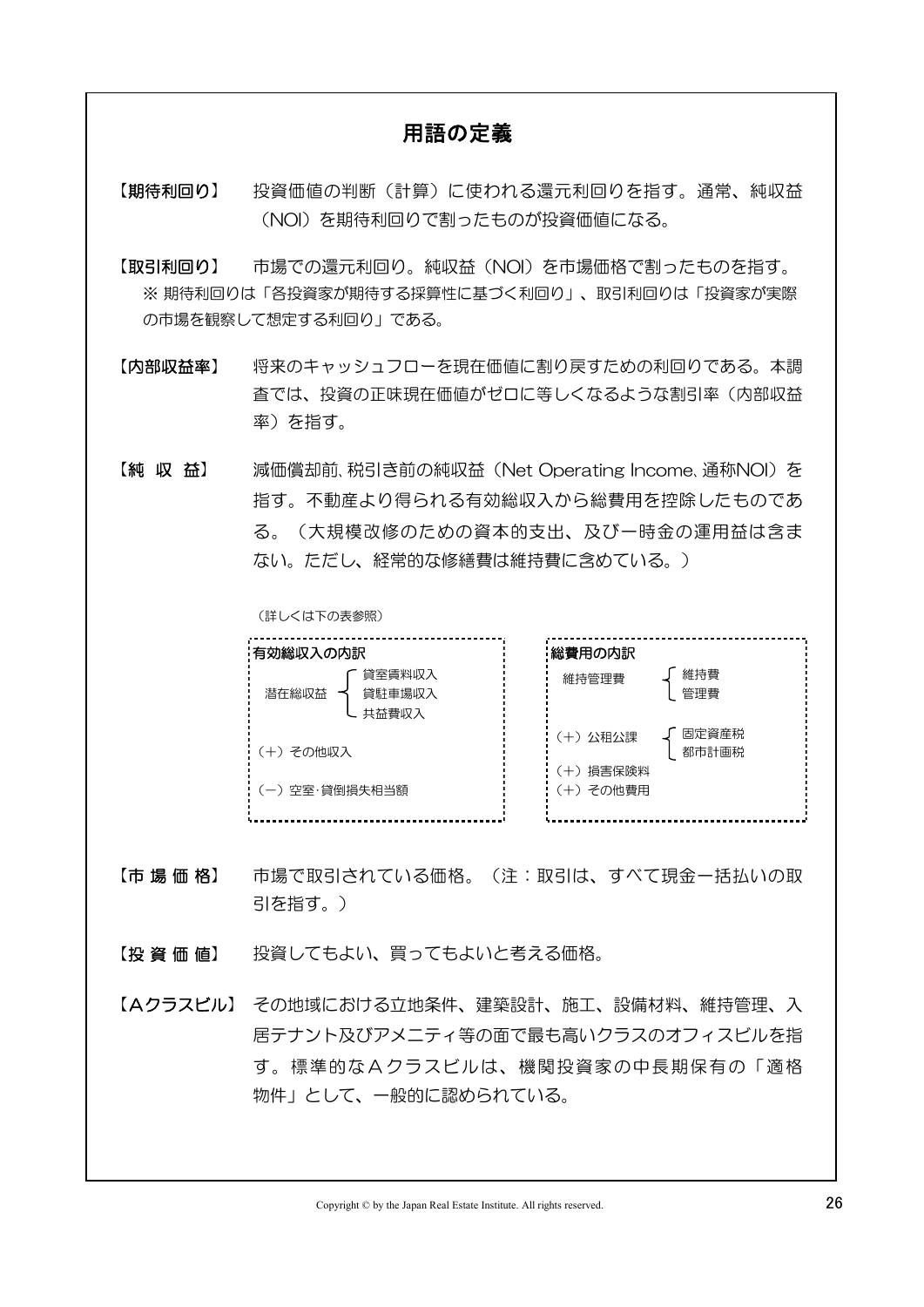# **EXPLANATORY NOTES**

- 【 **Expected Cap Rate** 】A cap rate used for judging (calculating) the investment value of a property by the expected cap rate. property. An investment value is arrived at by dividing Net Operating Income (NOI) of the
- 【 **Market Cap Rate** 】 A capitalization rate observed in the market place; it is derived by net operating income (NOI) by the market price of the property.
- 【 **Internal Rate of Return** 】 An interest rate employed to convert future cash flows into value of the investment equal to zero. present value. In this survey, it is defined as a rate of discount that makes the net present
- 【 **Net Operating Income** 】 The net income indicated by subtracting operating expenses and operating expenses. from effective gross income, but before book depreciation, mortgage debt service, and income taxes are deducted. The operating expenses include ordinary repair costs and investment income from deposits but exclude both capital expenditure for non-periodic extensive renovations. The following chart shows the breakdown of effective gross income



【 **Market Price** 】The amount of money exchanged for a property in a cash-only transaction.

【 **Investment Value** 】The specific monetary value of an investment to a particular investor.

【 **Class A Office Buildings** 】The most prestigious office buildings in the local market, with of institutional investors for their mid- and long-term investments. their superior features in terms of location, design, construction, materials and equipment, management, tenants, and amenities. A typical class A building usually satisfies the criteria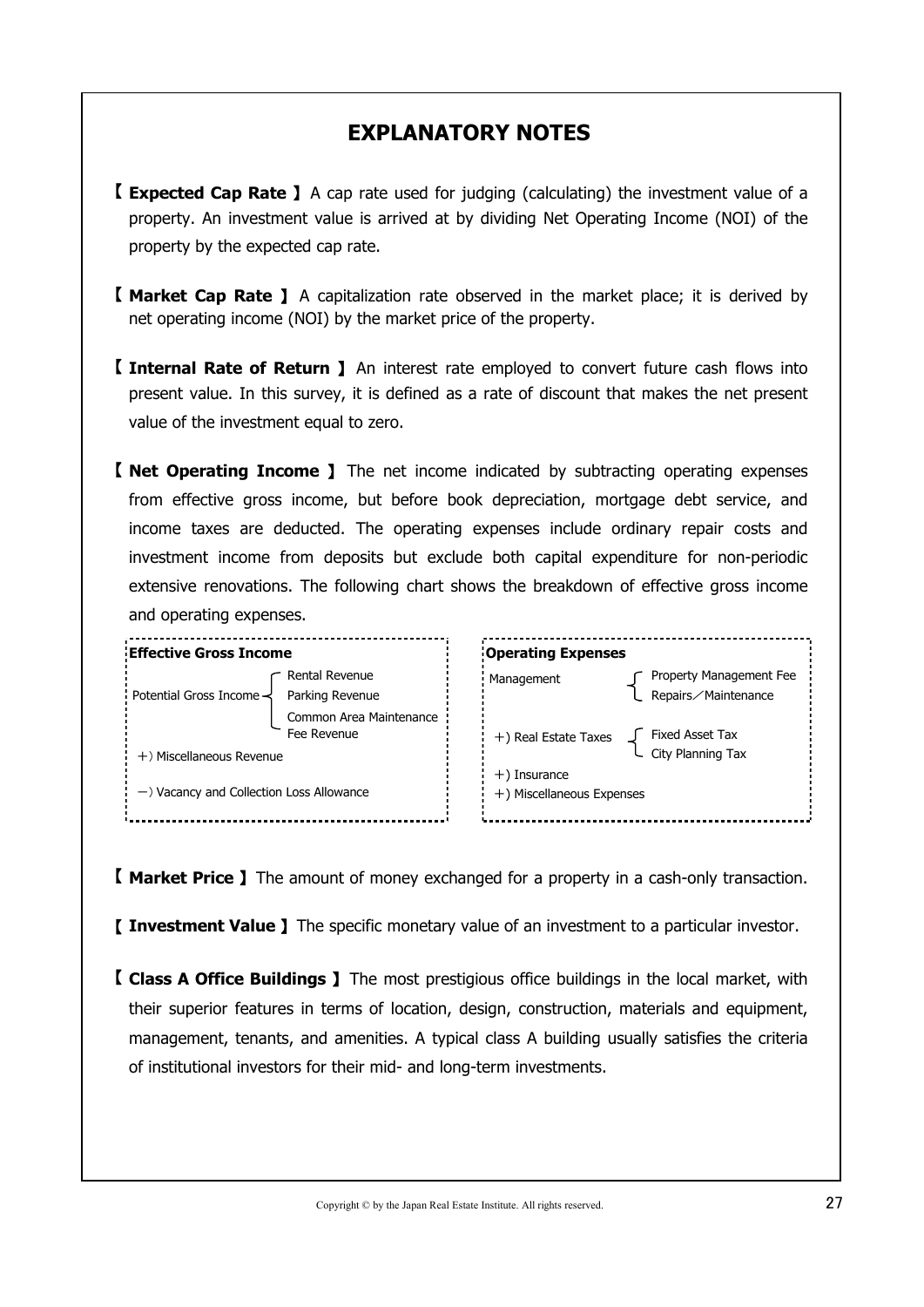#### 調査協力会社

EYストラテジー・アンド・コンサルティング株式会社 EY Strategy and Consulting Co., Ltd. **株式会社あおぞら銀行 Aozora Bank, Ltd.** Aozora Bank, Ltd. 株式会社青山財産ネットワークス インディング Aoyama Zaisan Networks Co., Ltd. アジリティー・アセット・アドバイザーズ株式会社 Agility Asset Advisers Inc. 飛鳥リアルエステートアドバイザリー株式会社 Asuka Real Estate Advisory Co., Ltd. インベスコ・グローバル・リアルエステート・アジア・パシフィック・インク Invesco Global Real Estate Asia Pacific, Inc. ADインベストメント・マネジメント株式会社 AD Investment Management Co.,Ltd. 株式会社ecoプロパティーズ Eco Properties Corporation SGアセットマックス株式会社 SG ASSETMAX CO.,LTD. NTT・TCリース株式会社 インパンの NTT TC Leasing Co.,Ltd. NTT都市開発株式会社 インディング NTT Urban Development Corporation NTT都市開発投資顧問株式会社 インディング NTT Urban Development Asset Management 大阪ガス都市開発株式会社 COSAKA GAS URBAN DEVELOPMENT CO., LTD. 株式会社大林組 ファイン エンジェン エンジェン OBAYASHI CORPORATION 小田急不動産株式会社 Odakyu Real Estate Co.,Ltd 鹿島建設株式会社 インファイン インタイム KAJIMA CORPORATION 鹿島不動産投資顧問株式会社 KAJIMA Real Estate Investment Advisors Inc. 霞ヶ関キャピタル株式会社 Kasumigaseki Capital Co., Ltd. 関電不動産開発株式会社 Kanden Realty & Development Co.,Ltd. 近鉄不動産株式会社 インディング インディング Kintetsu Real Estate Co.,Ltd. グローバル・アライアンス・リアルティ株式会社 Global Alliance Realty Co.,Ltd. 京阪アセットマネジメント株式会社 インディング KEIHAN ASSET MANAGEMENT Co., Ltd. 京阪建物株式会社 インディング インディング Heihan Tatemono co.,Ltd, 京阪ホールディングス株式会社 Keihan Holdings Co.,Ltd. ケン不動産投資顧問株式会社 Ken Real Estate Investment Advisors Ltd. 公共投資顧問株式会社 **Kokyo Asset Management Co., Ltd.** 興和不動産投資顧問株式会社 インディング KOWA REAL ESTATE INVESTMENT ADVISORS CO., LTD. 株式会社ザイマックス不動産投資顧問 XYMAX REAL ESTATE INVESTMENT ADVISORS Corporation サヴィルズ・ジャパン・バリュエーション合同会社 Savills Japan Valuation G.K. 株式会社シーアールイー インファイル CRE, Inc. 清水建設株式会社 およびのおよびのおよびのおよび SHIMIZU CORPORATION ジャパンエクセレントアセットマネジメント株式会社 JAPAN EXCELLENT ASSET MANAGEMENT CO., LTD. ジャパン・リート・アドバイザーズ株式会社 Japan REIT Advisors Co.,Ltd. 信金中央金庫 Shinkin Central Bank ストラテジックパートナーズ株式会社 Strategicpartners.inc 住商リアルティ・マネジメント株式会社 Sumisho Realty Management Co., Ltd. 住友生命保険相互会社 SUMITOMO LIFE INSURANCE COMPANY 積水ハウス株式会社 Sekisui House, Ltd. 積水ハウス・アセットマネジメント株式会社 Sekisui House Asset Management, Ltd. 相互住宅株式会社 SOHGO HOUSING CO., Ltd. 双日株式会社 Sojitz Corporation 双日リートアドバイザーズ株式会社 Sojitz REIT Advisors K.K. 第一生命保険株式会社 The Dai-ichi Life Insurance Company, Limited 大成建設株式会社 いちについて しょうしゃ TAISEI CORPORATION 大成有楽不動産株式会社 Taisei-Yuraku Real Estate Co.,Ltd. 大同生命保険株式会社 ファイン DAIDO LIFE INSURANCE COMPANY 大東通商株式会社 **Daitoh Trading Co.,Ltd.** ダイビル株式会社 DAIBIRU CORPORATION ダイヤモンドアセットファイナンス株式会社 **DIAMOND ASSET FINANCE COMPANY LIMITED** 大和ハウス・アセットマネジメント株式会社 Daiwa House Asset Management Co., Ltd. 大和ハウス工業株式会社 ファインストリック DAIWA HOUSE INDUSTRY CO., LTD. 大和ハウス不動産投資顧問株式会社 ファイン Daiwa House Real Estate Investment Management CO.,LTD ドイチェ・アセット・マネジメント株式会社 DWS Investment Japan Limited 東急株式会社 TOKYU CORPORATION 東急不動産株式会社 インスタンド インディング エンジェン TOKYU LAND CORPORATION 東急不動産キャピタル・マネジメント株式会社 Tokyu Land Capital Management Inc. 東急不動産リート・マネジメント株式会社 TLC REIT Management Inc. 東急リアル・エステート・インベストメント・マネジメント株式会社 Tokyu Real Estate Investment Management Inc. 株式会社東京スター銀行 The Tokyo Star Bank, Limited 東京センチュリー株式会社 マンディング Tokyo Century Corporation 東京建物株式会社 インファイン Tokyo Tatemono Co., Ltd. 東京建物不動産投資顧問株式会社 Tokyo Tatemono Investment Advisors Co., Ltd. 株式会社東京リアルティ・インベストメント・マネジメント Tokyo Realty Investment Management, Inc. 東和不動産株式会社 マンディング TOWA REAL ESTATE co.,Ltd. 日通不動産株式会社 Nittsu Real Estate Co.,Ltd.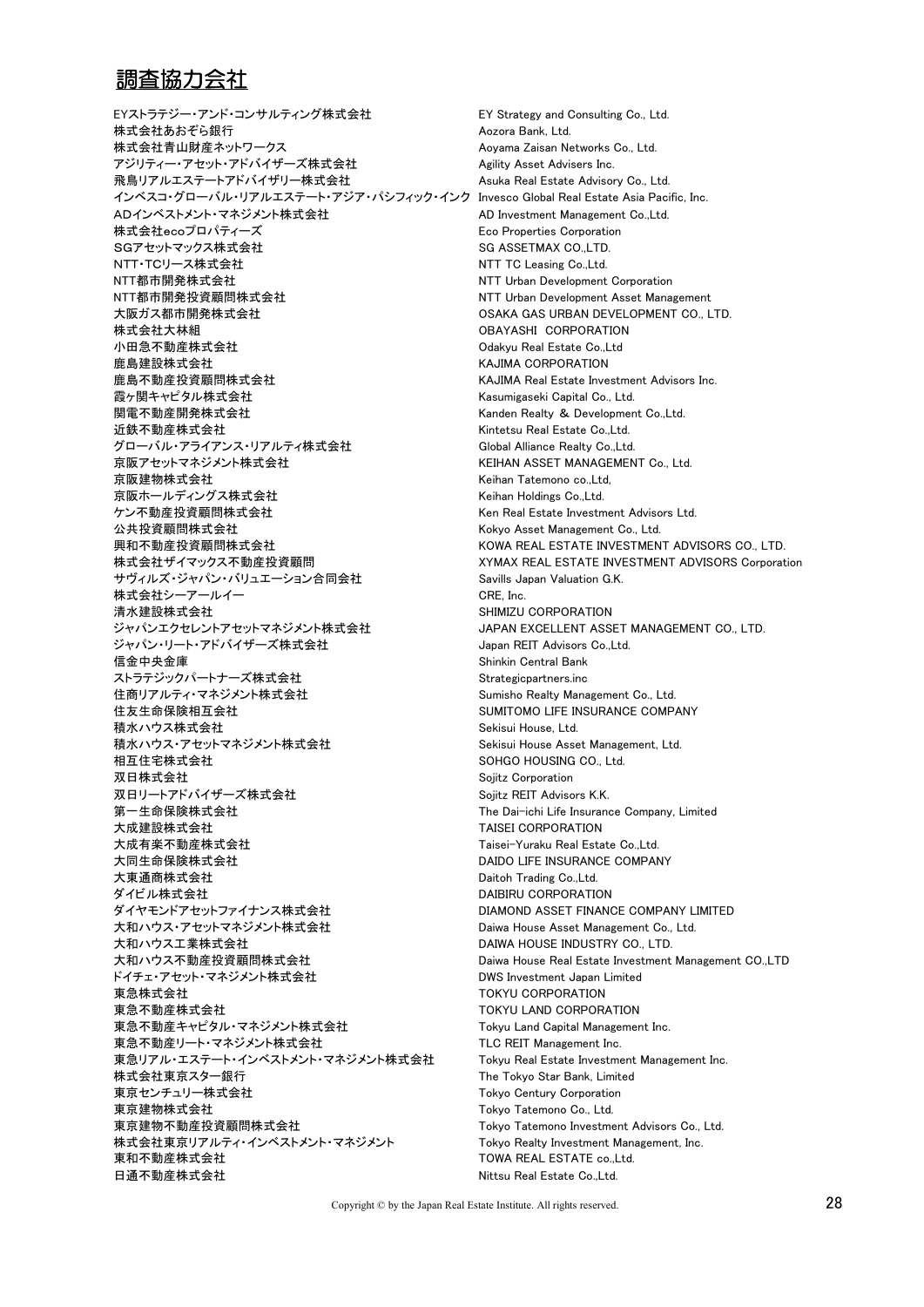#### RESPONDED FIRMS

日鉄興和不動産株式会社 マンディング・コンピュー NIPPON STEFL KOWA REAL ESTATE CO., LTD. 中央日土地アセットマネジメント株式会社 Chuo-Nittochi Asset Management Co., Ltd. 日本生命保険相互会社 Nippon Life Insurance Company 日本ビルファンドマネジメント株式会社 Nippon Building Fund Management Ltd. 農中信託銀行株式会社 The Norinchukin Trust & Banking Co.,Ltd. **農林中央金庫 The Norinchukin Bank** 野村不動産投資顧問株式会社 Nomura Real Estate Asset Management Co., Ltd. 株式会社ピーアンドディコンサルティング P&D consulting CO., LTD. ヒューリックリートマネジメント株式会社 Hulic Reit Management Co., Ltd. **株式会社福岡銀行** インファイン The Bank of Fukuoka, Ltd. 株式会社福岡リアルティ インパン Marian America Realty Co.,Ltd. 富国生命保険相互会社 Fukoku Mutual Life Insurance Company 芙蓉総合リース株式会社 Fuyo General Lease Co.,Ltd. プロロジス Prologis, Inc. プロロジス・リート・マネジメント株式会社 Prologis REIT Management K.K. 株式会社ホスピタリティパートナーズ K.K. Hospitality Partners 丸紅アセットマネジメント株式会社 Marubeni Asset Management Co.,Ltd 株式会社みずほ銀行 インパン Mizuho Bank, Ltd. みずほ信託銀行株式会社 インディング Mizuho Trust & Banking Co., Ltd. みずほ不動産投資顧問株式会社 インスタン Mizuho Real Estate Management Co., Ltd. みずほリアルティ One 株式会社 インパン Mizuho Realty One Co., Ltd. みずほリース株式会社 インファイン Mizuho Leasing Company, Limited 三井住友信託銀行株式会社 Sumitomo Mitsui Trust Bank, Limited 三井物産・イデラパートナーズ株式会社 Mitsui Bussan & Idera Partners Co., Ltd. 三井不動産投資顧問株式会社 Mitsui Fudosan Investment Advisors, inc. 三井不動産フロンティアリートマネジメント株式会社 Mitsui Fudosan Frontier REIT Management Inc. 三井不動産ロジスティクスリートマネジメント株式会社 Mitsui Fudosan Logistics REIT Management Co., Ltd. 三菱地所投資顧問株式会社 Mitsubishi Jisho Investment Advisors, Inc. 三菱商事・ユービーエス・リアルティ株式会社 Mitsubishi Corp. - UBS Realty Inc. 株式会社三菱UFJ銀行 インファイル MUFG Bank, Ltd. 三菱UFJ信託銀行株式会社 インディング Mitsubishi UFJ Trust and Banking Corporation 三菱UFJモルガン・スタンレー証券株式会社 Mitsubishi UFJ Morgan Stanley Securities Co., Ltd. 三菱HCキャピタル株式会社 Mitsubishi HC Capital Inc. 明治安田生命保険相互会社 インディング Meiji Yasuda Life Insurance Company メットライフ生命保険株式会社 MetLife, Inc. 森トラスト・アセットマネジメント株式会社 MORI TRUST Asset Management Co.,Ltd. 森ビル株式会社 インファイル Mori Building Co., Ltd. 森ビル・インベストメントマネジメント株式会社 Mori Building Investment Management Co., Ltd. 森ビル不動産投資顧問株式会社 インディング Mori Building Real Estate Investment Advisory Co., Ltd. 株式会社モリモト MORIMOTO Co.,Ltd. 安田不動産株式会社 Yasuda Real Estate Co.,Ltd. 安田不動産投資顧問株式会社 Yasuda Real Estate Asset Management Co.,Ltd. ラサール不動産投資顧問株式会社 LaSalle Investment Management KK 株式会社レーサム Raysum Co.,Ltd. 株式会社レガロキャピタル Regalo Capital Co., Ltd.

三井住友トラスト不動産投資顧問株式会社 Sumitomo Mitsui Trust Real Estate Investment Management Co., Ltd. 株式会社三井不動産アコモデーションファンドマネジメント Mitsui Fudosan Accommodations Fund Management Co., Ltd.

以上は社名公表について許可を頂いた112社。

Note: According to the Japanese alphabetical order on the left page. The above 112 firms permitted us to disclose their names. Please direct your questions regarding this survey to Japan Real Estate Institute. ※転載する場合はHPの「転載のお申込み」の手順に従い、日本不動産研究所へあらかじめご連絡願います。